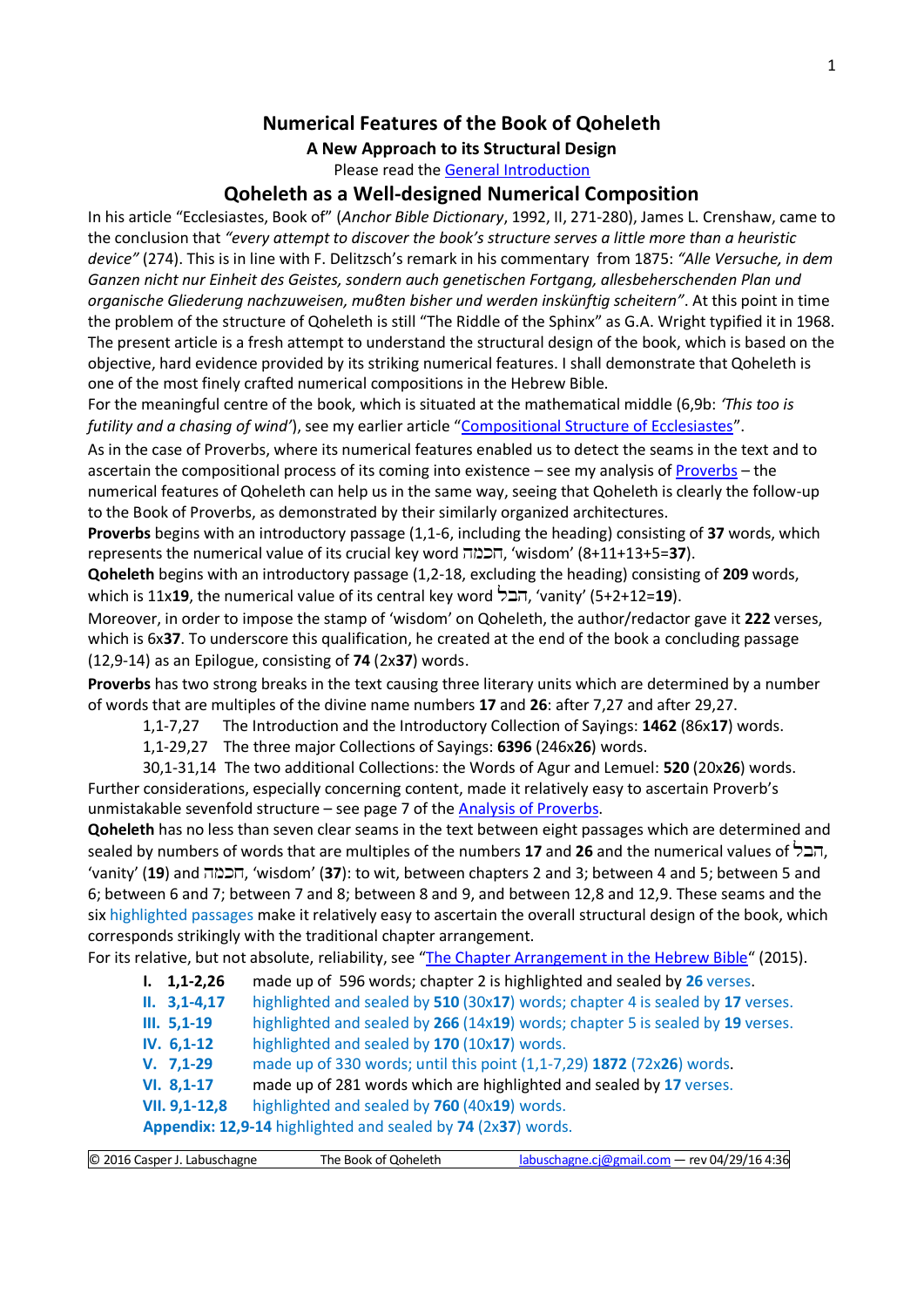The present arrangement of the text is so cogent that it may be qualified, in my opinion, as conclusive. This arrangement is additionally underscored by the following numerical features:

**Parts I-VII (1,1-12,7)**, including the heading, excluding the motto in 12,8: **2907** (171x**17**) words. **Parts I-VII (1,2-12,8)**, excluding the heading, including the motto in 12,8: **2907** (171x**17**) words. **End of Part VII: 11,1-12,8**, which concludes the main body of the book: **255** (15x**17**) words. **Part IV-VII and Appendix (6,1-12,14)**: **1615** (95x**17**) words.

**Parts I-VII and Appendix (1,1-12,14)**: **222** (6x**37**) verses.

Seeing the use of the four highlighting numbers in the overall structure, the author/redactor did not endeavour to weave them consistently into the subsections to lay special emphasis on specific passages. As in Proverbs, they appear only sporadically: 649 of the 2987 words (22%) within the eight major parts. This makes it difficult to ascertain all *consciously intended* subdivisions/paragraphs. Pehaps we should restrain ourselves in this respect: some major subdivisions may prove to be undividable units, and many smaller divisions may never have been intended to constitute paragraphs. In any case, in my opinion, our objective should be to try to discover the arrangement of the text the author/redactor had in mind. His arrangement based on the numerical features is clear. The Sphinx has at last broken silence and speaks: in the language of number. Has the riddle now been solved?

In my arrangement of the text, which is based on its numerical features and with due regard for the layout markers, **P** and **S** (not always respected by commentators), I come to seven Main Parts which constitute the basic structure of the book, subdivided into 22 paragraphs, and an Epilogue.

# **Detailed outline of the structural design of the Book of Qoheleth**

**Part I. 1,1-2,26 All is vanity and all endeavour is futile: 596**.

1,1 Heading: 6 words.

- §1: 1,2-8 Motto, and the leading theme **[]**: **78** (3x**26**).
- §2: 1,9-11 There is nothing new under the sun **P**: **13**+**13**+**13**=**39**.
- §3: 1,12-18 Qoheleth goes in search of insight **[]**: 92. Altogether 78+39+92=**209** (11x**19**).

§4: 2,1-14 The futility of all human endeavour **[]**:199.

§5: 2,15-26 The toil of a wise man and a fool is worthless **[]**: **182** (7x**26**).

- **Part II. 3,1-4,17 A time for everything, but life is hopeless []: 510** (30x**17**). §1: 3,1-8 There is a time for every matter under the sun **S**: 67. §2: 3,9-22 Life is given to us to enjoy despite injustice **[]**: 206. §3: 4,1-17 Injustice makes life hopeless for the lonely **[]**: 237.
- **Part III. 5,1-19 Religion, pledges, poverty, and wealth []: 266** (14x**19**).
- **Part IV. 6,1-12 The futility of human endeavour []: 170** (10x**17**).
- **Part V. 7,1-29 Wisdom and folly compared []: 330**.
	- §1: 7,1-13 Thirteen observations about human society **[]**: **130** (5x**26**).
	- §2: 7,14-22 Accept things as they are and keep a low profile **[]**: **34**(2x**17**)+ **78**(3x**26**).

§3: 7,23-29 In search of wisdom, it appears to be out of reach **[]**: 88.

- **Part VI. 8,1-17 The inequalities of life []: 281**.
	- §1: 8,1-9 Only the king's word is absolutely sovereign **[]**: 115.
	- §2: 8,10-13 Villains do what they like, but God will protect us **[]**: 64.

§3: 8,14-17 Enjoy life even though God's ways are unfathomable **[]**: **102** (6x**17**).

**Part VII. 9,1-12,8 Excellence of wisdom and human duty []: 760** (40x**19**). NB **9,1-12,7**: **754** (29x**26**) w.

## §1 9,1-10 The righteous and the wise are in God's hand **S**: 189.

- §2 9,11-18 Time and chance happen to all people **[]: 52**(2x**26**)+**68**(4x**17**)=**120**.
- §3 10,1-20 Thirteen bright observations to learn from **[]:** 196.
- §4 11,1-10 Wise recommendations to lead a decent life **[]: 143**+
- §5 12,1-8 Remember your Creator before your life ends **[]: 112**/**255** (15x**17**).

**Appendix: 12,9-14 Final Observations and Recommendations Colophon: 74** (2x**37**) words.

| © 2016 Casper J. Labuschagne | The Book of Qoheleth | labuschagne.cj@gmail.com — rev 04/29/16 4:36 |
|------------------------------|----------------------|----------------------------------------------|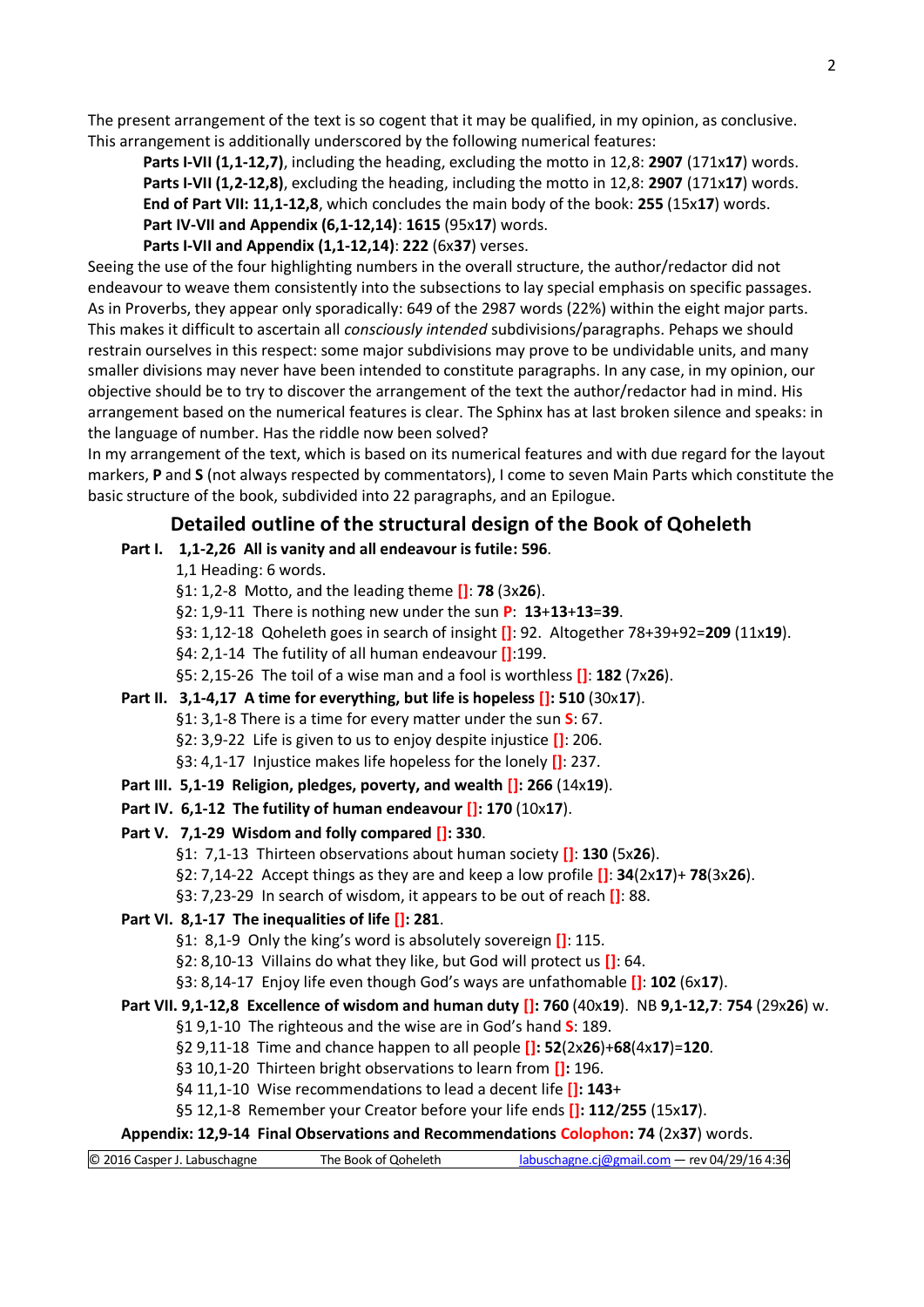In light of the hard facts based on the numerical features of the book, the great diversity of arrangements of the text that have up until now been put forward raises a serious question: How can such arrangements be brought into line with the arrangement based on its numerical features? This is not the place for me to assess the merits and the shortcomings of earlier attempts to fathom Qoheleth's structure. I fully realize that commentators do not clearly differentiate between 'structure' and devices (captions) serving to help the reader to understand the text. All I can say is that the study of Qoheleth must necessarily be taken up again from a new perspective and that we have to recognize the numerical structure as the basic overall structure and at the same time allow room for other hidden structures that have become inextricably intertwined with it. The following list of select literature on its structure and the survey of various arrangements by commentators may be helpful. These arrangements are usually taken from the table of contents in the commentaries and it is not for me to say whether they were intended by the commentator to reflect the structure of the book, which I assumed in the first place, or wether they were meant as handgrips to help the reader get a grip on the text.

For an excellent review of publications dealing with the architecture of the Book of Qoheleth (until 1997), see Ludger Schwienhorst-Schönberger (Hg.), *Das Buch Kohelet. Studien zur Struktur, Geschichte, Rezeption und Theologie* (BZAW 254, 1997), especially the article by the Editor, "Stand und Perspektiven der Forschung" (5-39) and particularly "Aufbau des Buches"and "Einheit" (7-20), and the deepdrilling contribution by Norbert Lohfink, "Das Koheletbuch: Strukturen und Struktur" (39-121).

See further G.A. Wright, "The Riddle of the Sphinx: The Structure of the Book of Koheleth", *CBQ* 30 (1968), 313-334. J.A. Loader, *Polar Structures in the Book of Qoheleth*, BZAW 152, 1979.

G.A. Wright, "The Ridle of the Sphinx Revisited: Numerical Patterns in the Book of Qoheleth: CBQ 42 (1980), 38-51.

D. A. Dorsey, *The Literary Structure of the Old Testament,* Baker Academic: Grand Rapids, 1999, 192-198.

W. Zimmerli, "Das Buch Kohelet – Traktat oder Sentenzensammlung?" in: *VT IOSOT 2013, 77-86.*

A more complete list is to be found in Th. Krüger, *Kohelet (Prediger)*, in: BKAT XIX (Sonderband), 2000, 76-77.

## **Eighteen different views on the structure of Qoheleth**

- W. ZIMMERLI (*Sprüche/Prediger*, in: ATD 16/1, 1962, 123-251):
- 1,1: Überschrift; 1,2: Ein Leitwort Kohelets
- 1,3-11: Was hat der mensch für einen Gewinn? **P**
- 1,12-2,26: Weisheit, Torheit und Freude (1,12-15.16-18; 2,1-11.12-17.18-23.24-26)
- 3,1-15: Das Geheimnis der fallenden Zeit
- 3,16-4,3: Zwei Worte von Unrecht unter der Sonne (3,16-22; 4,1-3)
- 4,4-12: Zwei Worte von der menschlichen Arbeit (4,4-6.7-12)
- 4,13-16: Von der Vergänglichkeit des Weisheitserfolges
- 4,17-5,6: Vier Sprüche vom Verhalten im Bereich des frommen Lebens (4,17; 5,1-2.3-4.5-6)
- 5,7-8: Das Unrecht im Staate

5,9-6,12: Sprüch über den Besitz und die Möglichkeit ihn zu genieβen (5,9.10.11.12-14.15-16.17-19; 6,1-9.10-12)

- 7,1-14: Was ist gut? Sieben Sentenzen (7,1.2.3-4.5-7.8-10.11-12.13-14)
- 7,15-22: Sei nicht allzu gerecht!
- 7,23-24: Die unfaβliche Weisheit
- 7,25-29: Das Rätsel der Frau
- 8,1-8: Der Herrscher
- 8,9-15: Die Ungerechtigheit der Welt
- 8,16-9,12: Die unauffindbarkeit des Tuns Gottes, in zwei Sentenzen erläutert (8,16-17; 9,1-10.11-12)
- 9,13-10,3: Das kleine Miβgeschick der groβen Weisheit
- 10,4-20: Vermischte Einzel Sprüche
- 11,1-8: Das tätige Leben im ungesicherten, vergänglichen Dasein
- 11,9-12,7: Die Jugend freue sich ihrer Jugend und gedenke ihres Schöpfers, denn einst kommt das Alter
- 12,8: Das Leitwort Kohelets
- 12,9-11: Ein Nachwort über den Lehrer Kohelet
- 12,12-14: Ein zweites Nachwort über die Lehre Kohelets.

| © 2016 Casper J. Labuschagne | The Book of Qoheleth | labuschagne.cj@gmail.com — rev 04/29/16 4:36 |
|------------------------------|----------------------|----------------------------------------------|
|                              |                      |                                              |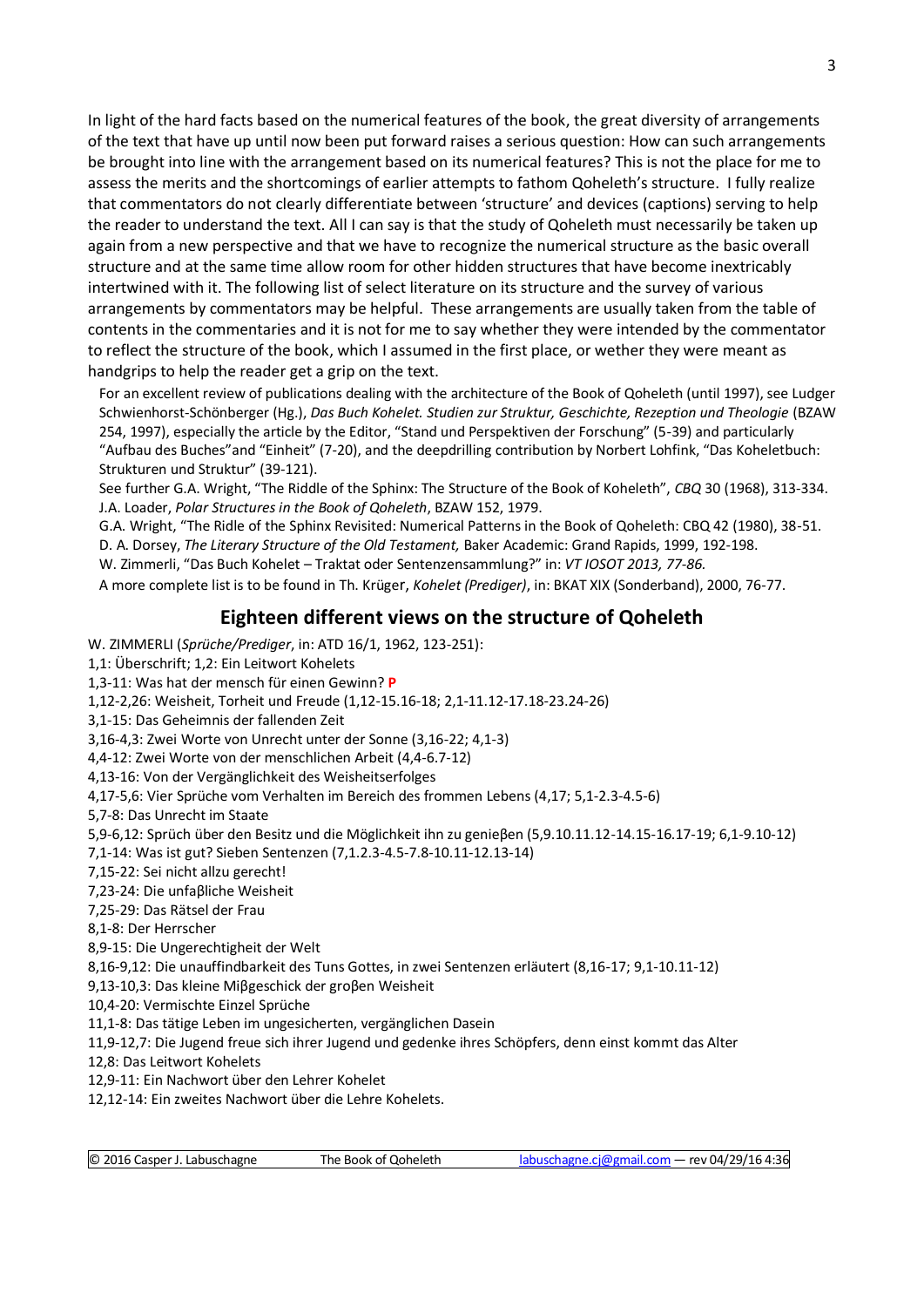H. W. HERZBERG und H. BARDTKE (*Der Prediker und das Buch Esther,* in: KAT XVII4-5, 1963):

- I. 1,1.2-11 Der Prolog **P**
- II. 2,12-26 Was kommt bei der Weisheit heraus?
- III. 3,1-4,16 Alles hat seine Zeit
- IV. 4,17-5,8 Höre und schweige!
- V. 5,9-6,9 Drei Stücke von der Nichtigkeit des Reichtums
- VI. 6,10-8,1 Fünf Stücke von der wahren Weisheit
- VII. 8,2-9 Rebellion ist zwecklos
- VIII. 8,10-9,10 Gotteswege und Menschenwege (Zwei paralelle Gedankengänge)
- IX. 9,11-10,11 Von der Wertlosigkeit der Weisheit (Vier paralelle Gedankengänge)
- X. 10,12-20 Reden ist Silber, Schweigen ist Gold
- XI. 11,1-8 Nicht die Zukunft berechnen, sondern der Gegenwart leben
- XII. 11,9-12,8 Lebensfreude, ehe es zu spät ist. 12,9-14 Der Epilog.
- K. GALLING (*Der Prediger,* in: *Die Fünf Megilloth*, in: HAT 18, 1969, 73-125):
- **1,1-3** Überschrift und Einleitung
- **1,4-11** Die 1. Sentenz **P**; **1,12-2,11** Die 2. Sentenz; **2,12-17** Die 3. Sentenz; **2,18-23** Die 4. Sentenz;
- **2,24-26** Die 5. Sentenz; **3,1-15** Die 6. Sentenz; **3,16-22** Die 7. Sentenz; **4,1-3** Die 8. Sentenz; **4,4-6** Die 9. Sentenz;
- **4,7-12** Die 10. Sentenz; **4,13-16** Die 11. Sentenz; **4,17-5,8** Die 12. Sentenz; **5,9-19** Die 13. Sentenz; **6,1-6** Die 14. Sentenz;
- **6,7-9** Die 15. Sentenz; **6,10-12** Die 16. Sentenz; **7,1-14** Die 17. Sentenz; **7,15-22** Die 18. Sentenz; **7,23-8,1** Die 19. Sentenz;
- **8,2-8** Die 20. Sentenz; **8,9-15** Die 21. Sentenz; **8,16-9,10** Die 22. Sentenz **S**; **9,11-12** Die 23. Sentenz; **9,13-16** Die 24. Sentenz;
- **9,17-10,20** Die 25. Sentenz; **11,1-6** Die 26. Sentenz; **11,7-12,6.7f.** Die 27. Sentenz; **12,9-14** Zwei Nachworte.
- A. LAUHA (*Kohelet*, in: BKAT XIX, 1978):

1.1.2 Der Titel des Buches and das Leitwort: Alles ist eitel 1,3-11 Der Prolog: Nichts Neues uner der Sonne **P** 1,12-2,26 Miβlungene Versuche zur Lösung der Sinnfrage des Lebens 3,1-15 Gefangen in der Zeit 3,16-22 Die Kreatürlichkeit des Menschen 4,1-3 Die Tränen der Unterdrückten 4,4-6 Die Arbeit als vergebliche Konkurrenz 4,7-12 Die Einsamkeit 4,13-16 Sic transit gloria mundi 4,17-5,6 Die Reserviertheit beim Kult 5,7-8 Das System der Willkur 5,9-6,9 Die Nichtichkeit des Reichtums 6,10-12 Die Ohnmacht gegenüber der Determiniertheit 7,1-14 Ein didaktische Intermezzo: Was ist gut? 7,15-22 Der goldene Mittelweg 7,23-24 Die Unerreichbarkeit der Weisheit 7,25-8,1 Bitterer als der Tod 8,2-9 Herscher und Untertan 8,10-15 Die Gerechtigkeit geht nicht in Erfüllung 8,16-17 Die Unerforschlichkeit des Tuns Gottes 9,1-10 Im Schatten der Todesbestimmung **S** 9,11-12 Zeit und Geschick 9,13-18a Das Ansehen der Person 9,18b-10,3 Die Weisheit ist nützlich, aber zerbrechlich 10,4-7 Die verworrene Gesellschaftsordnung 10,8-11 Der Unfall bedroht auch den Könner 10,12-15a Torengeschwätz 10,15b-17 Schlechte und gute Regenten 10,18-20 Über Faulheit, Festmähler und Vorsicht 11,1-6 Das Leben in der Ungewiβheit

11,7-12,7 Jugend und Alter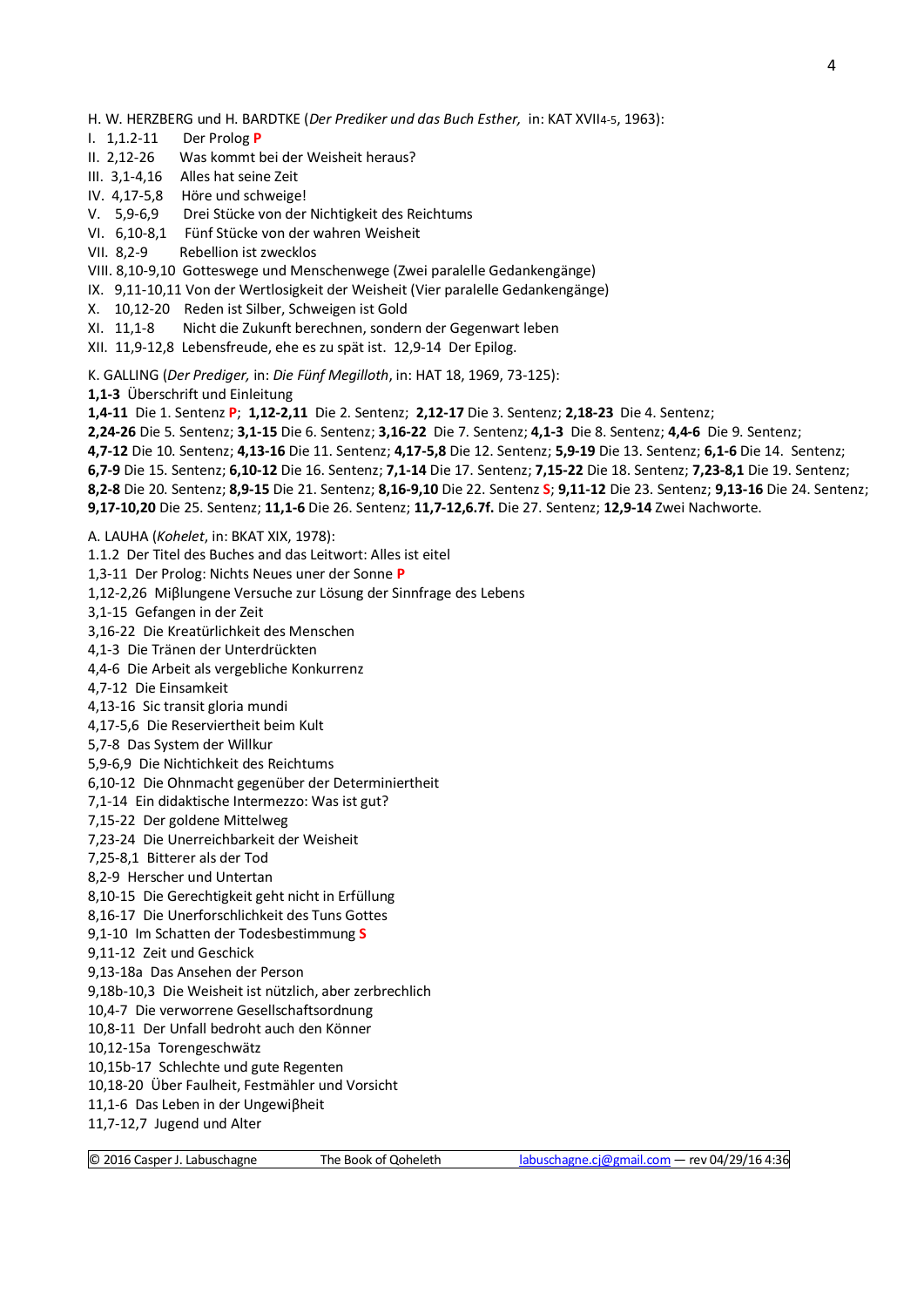12,8 Das Schluβwort: Alles ist eitel 12,9-11 Der Kolophon 12,12-14 Ein Vorbehalt. J. A. LOADER (*Ecclesiastes,* in: Text and Interpretation, 1986): 1,1 Superscripture 1,2-11 The Prologue **P** 1,12-2,26 Experiments and Their Results 3,1-9 The Grip of Time 3,10-15 The Futility of Thought 3,16-22 Injustice Instead of Justice 4,1-3 Oppression and the Oppressed 4,4-6 Labour without product 4,7-12 The Worthless Labour 4,13-16 The Vagaries of Popular Favor 5,1-9 Talk Versus Silence 5,10-6,9 The Worthlessness of Riches 6,10-12 Words of the Powerless 7,1-4 Death is better than Life 7,5-7 The Frustration of Wisdom 7,8-10 To Stop Speaking is Better than to Start 7,11-14 Wisdom and Possessions 7,15-22 No Happy Medium 7,23-8,1 Bitter Wisdom 8,2-9 Political Power and Powerlessness 8,10-15 Does Justice Exist? 8,16-17 The Inscrutability of God's Work 9,1-10 There is no Retribution **S** 9,11-12 Nothing depends on man 9,13-10,1 Wisdom and Social Discrimination 10,2-7 Wisdom and Social Chaos 10,8-11 Frustration on the Job 10,12-15a The Words of the Ignorant 10,15b-20 Silence is Better than Protest 11,1-6 Risk and Assurance 11,7-12,8 *Therefore Enjoy Yourself!* 12,9-14 The Epilogue. N. LOHFINK (*Kohelet,* in: Die Neue Echter Bible,<sup>6</sup> 2009): *Inhalt und Struktur (10)* **Einerseits, eine Diatribenstruktur:** 1,2-11 Einstieg (Thesen, Fragen, ein Kosmosbild als Hintergrund) 1,12-3,15 Narrative Einführung in die vor allem anthropologische Hauptthese 3,16-6,10 Vertiefung durch viele Einzelzugänge aus der sozialen Erfahrung 6,11-9,6 *Refutatio* entgegenstehender Auffassungen, vor allen der älteren Weisheit 9,10-12,8 *Applicatio* durch konkrete Weisungen für das Weltverhalten. **Andererseits, eine Palindromische Struktur** 1,2f. Rahmen 1,4-11 Kosmologie (Gedicht) **P** 1,12-3,15 Anthropologie

3,16-4,16 Gesellschaftskritik I 4,17-5,6 Religionskritik 5,7-6,10 Gesellschaftskritik II 6,11-9,6 Ideologiekritik 9,7-12,7 Ethiek (am Ende: Gedicht)

12,8 Rahmen.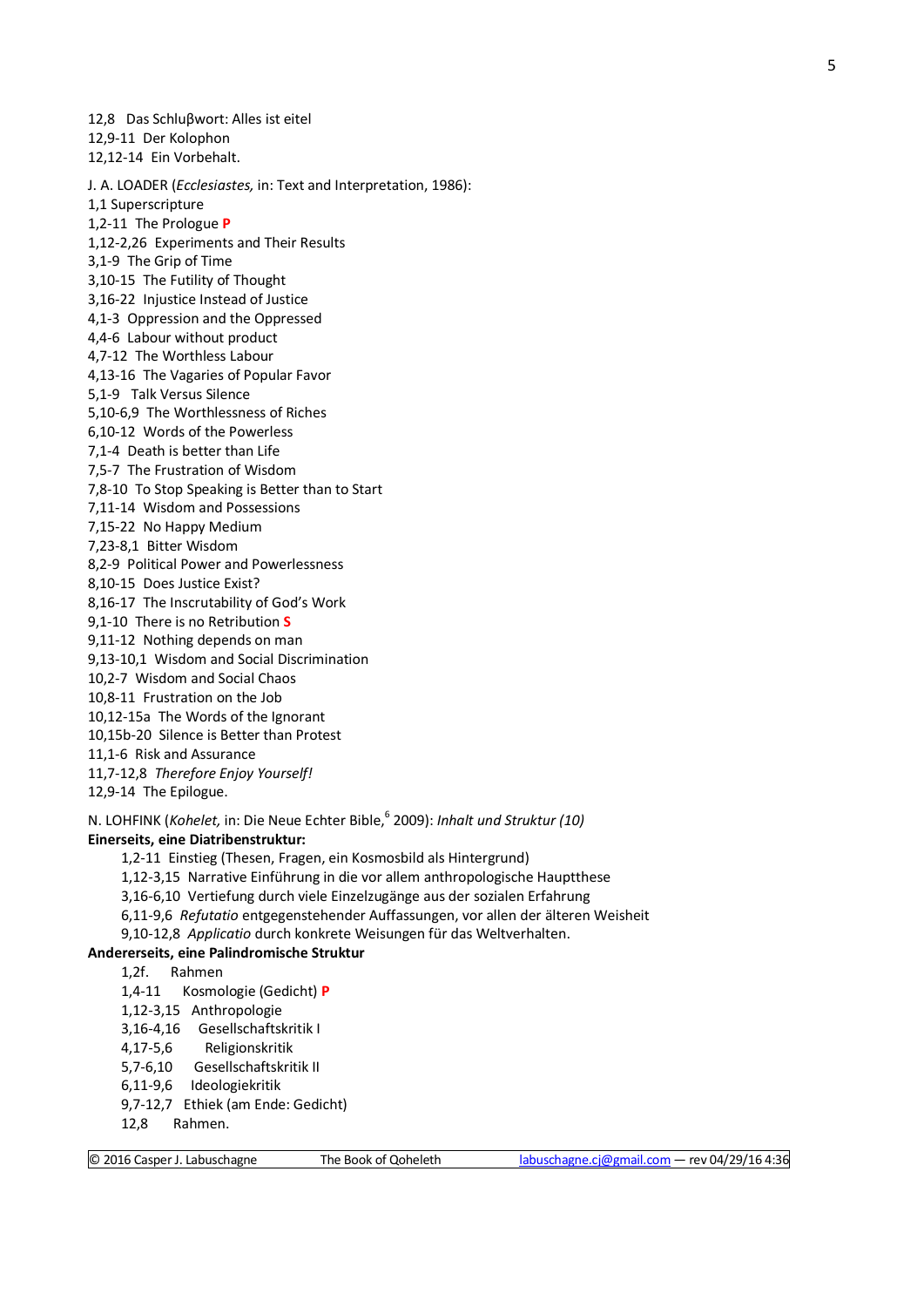1,1 Buchtitel. 1,2-3 Vorspruch WECHSEL, DAUER UND VERGESSEN (1,4-11) BEDINGTHEIT DES MENSCHEN – UNDURCHSCHAUBARKEIT GOTTES (1,12-3,15) 1,12-2,2 Drei Überblicke 2,3-11 Menschliches Glück durch Weltgestaltung **P** 2,12-23 Bildung und Besitz in ihrer Bedingtheit 2,24-3,15 Gottes Handelen in seiner Vollkommenheit und Undurchschaubarkeit DIE ÜBEL DER WELT (3,16-4,16) 3,16-22 Unrecht bei Gericht 4,1-6 Ausbeutung und Konkurrenzkampf 4,7-12 Der alleinstehende Mensch 4,13-16 Wankelmüdige Volksgunst RATSCHLÄGE FÜR DAS RELIGIÖSE VERHALTEN (4,17-5,6) 4,17-5,2 Hören, Opfern und Sprechen im Gottesdienst ÜBER ARMUT UND REICHTUM (5,7-6,10) 5,7-8 Beamtenherrschaft 5,9-11 Nutzlosigkeit des Reichtums 5,12-16 Reichtum, der verloren geht 5,17-6,2 Reichtum, der doch keine Freude bringt 6,3-5 Langes Leben und Reichtum ohne Freude 6,6-10 Langes Leben in Armut und ohne Freude ALTE SPRUCHWEISHEITEN – KRITISCH ÜBERPRÜFT (6,11-9,6) 6,11-12 Einleitung 7,1-4 Zum Thema: Nachruhm 7,5-7 Zum Thema: Bildung 7,8-10 Zum Thema: Zurückhaltung und Konservatismus 7,11-18 Zum Thema: Wissen als Mittel zu langen Leben 7,19-22 Zum Thema: Wissen als Schutz 7,23-8,1a Zum Thema: Überliefertes Wissen und Wissen aus Beobachtung 8,1b-4 Zum Thema: Gebildete und König 8,5-12a Zum Thema: Schicksal des gebildeten Gesetzestreuen und des ungebildeten Gesetzübertreters 8,12b-15 Weiterführung 8,16-9,6 Zum Thema: Grenzen der Erkenntnis RATSCHLÄGE UND SENTENZEN KOHELETS (9,7-12,8) 9,7-10 Freude und kraftvolles Handeln **S** 9,11-12 Zufall und Zeit 9,13-18 Wissen und Macht 10,1-3 Dummheit 10,4 Gelassenheit 10,5-7 Ungerechte Behandlung bei Hof 10,8-9 Lauerende Gefahren 10,10-11 Anwendung des Wissens 10,12-15 Der ungebildete 10,16-17 Königshof und Schicksal des Volks 10,18 Faulheit 10,19 Geld 10,20 Vom Reden über Mächtige 11,1-3 Berechenbarkeit und unberechenbarkeit der Zukunft 11,4-8 Tatkräftiges Handeln 11,9-12,7 Freude in der Jugend im Blick auf Alter und Tod 12,8 Rahmvers ZWEI NACHWORTE VON HERAUSGEBER (12,9-14) 12,9-11 Erstes Nachwort 12,12-14 Zweites Nachwort.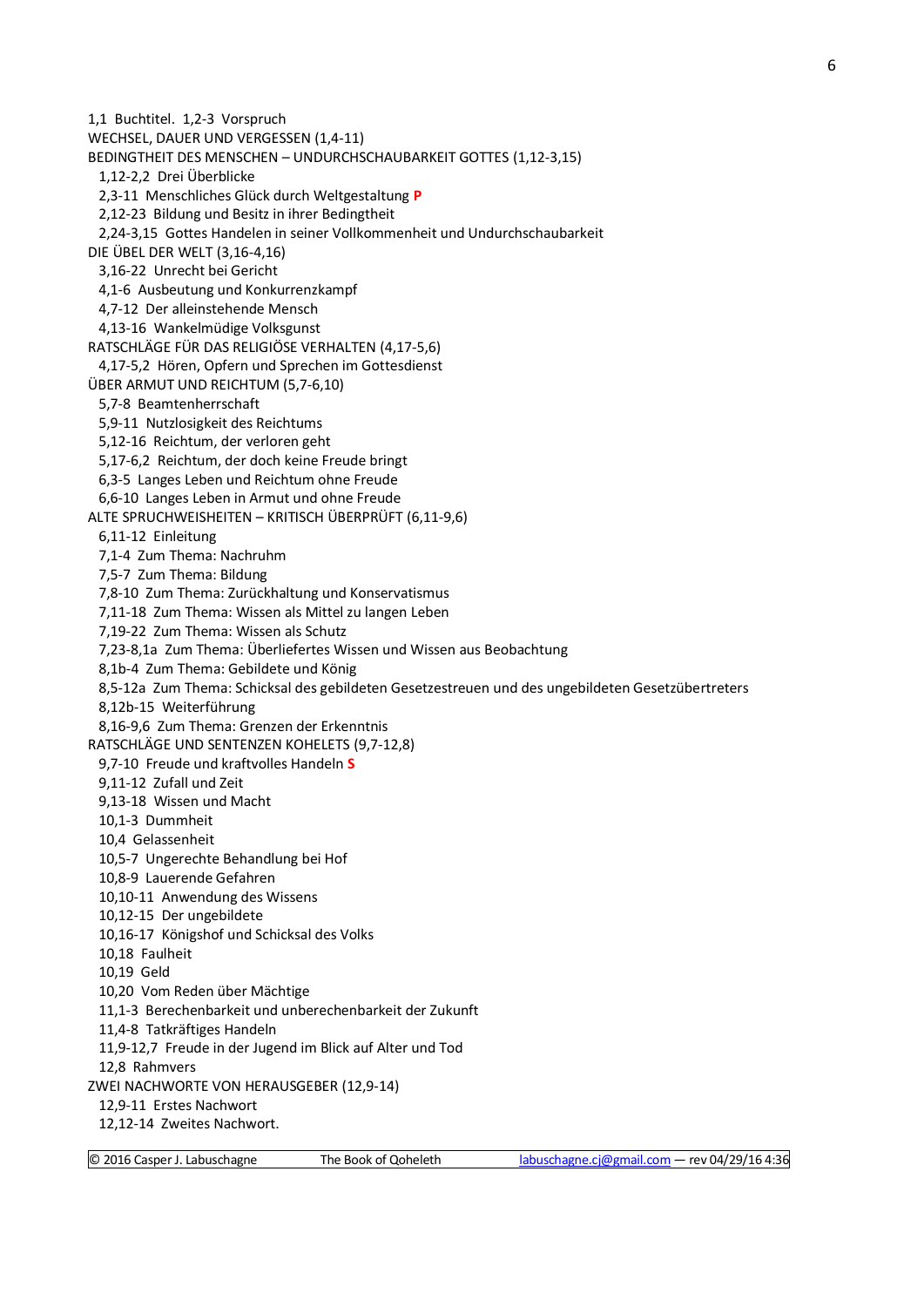- M. A. BEEK (*Prediker - Hooglied*, in: POT 1984): *My translation of the headings.*
- 1,1-2 The title
- 1,3-11 There is nothing new **P**
- 1,12-18 Discouraging investigation
- 2,1-11 Trying to enjoy life
- 2,12-17 No benefit from Wisdom
- 2,18-26 Who inherits the toil of the wise?
- 3,1-9 For everything there is a time
- 3,10-15 The work of God
- 3,16-22 Humans and animals 4,1-8 Oppression and toil
- 4,9-16 Going together is better that being alone
- 4,17-5,6 Pledges
- 5,7-16 The risks of wealth
- 5,17-19 It is fitting to enjoy life
- 6,1-9 Wealth without any benefit
- 6,10-12 The unescapable fate
- 7,1-14 A series of admonitions
- 7,15-22 A sound middle course
- 7,23-29 A woman can be a snare
- 8,1-9 The power of the king
- 8,10-17 An incomprehensible abuse
- 9,1-12 Time and chance
- 9,13-18; 10,1-3 The power of wisdom
- 10,4-15 Wisdom in everyday life
- 10,16-20 Self-restraint
- 11,1-6 The unfathomable happening
- 11,7-10 Enjoy life in your youth
- 12,1-8 Degeneration and death
- 12,9-14 Concluding words.
- R. N. WHYBRAY (*Ecclesiastes,* in: The New Century Bible Commentary, 1989):
- 1,1.2-3 Vanity of vanities
- 1,4-11 The ceaseless round of nature **P**
- 1,12-2,26 'Solomon's' testimony
- 3,1-15 Man does not know his time
- 3,16-22 Where is justice to be found?
- 4,1-3 The plight of the oppressed
- 4,4-6 The folly of overwork
- 4,7-8 The miser
- 4,9-12 Two are better than one
- 4,13-16 The hazards of power
- 5,1-7 Advice on worship
- 5,8-9 On the political system
- 5,10-20 The deceptiveness of money
- 6,1-6 Life without joy
- 6,7-9 A loose group of sayings
- 6,10-12 Man's weakness and ignorance
- 7,1-14 The limitations of human life
- 7,15 Inequities observed
- 7,16-18 A warning against self-righteousness
- 7,19 The superiority of wisdom
- 7,20-22 Do as you would be done by
- 7,23-8,1 True wisdom is inaccessible
- 8,2-9 Despotism and human servitude
- 
-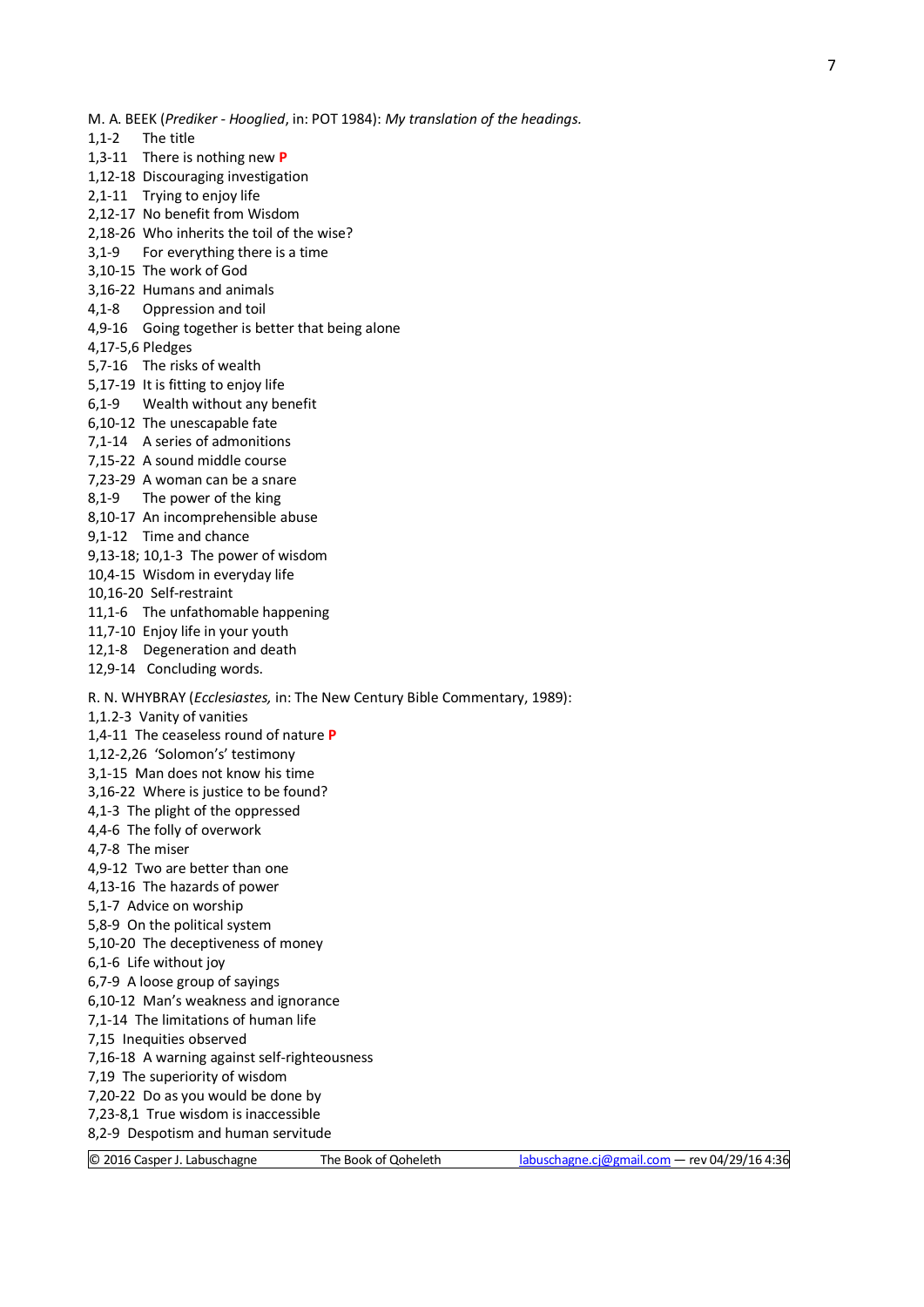8,10-15 Life's unfairness 8,16-17 The inscrutability of God's work 9,1-10 Enjoy your life, for death levels all **S** 9,11-12 Time and chance 9,13-18 The limited values of wisdom 10,1-11,6 Miscellaneous sayings 11,7-8 Rejoice in the light 11,9-12,7 Make the most of youth 12,8 Editorial conclusion. 12,9-14 Epilogue. R. E. MURPHY (*Ecclesiastes,* in: WBC 23A, 1992): 1,1.2 Superscription and Motto 1,3-11 A Poem about Human Toil **P** 1,12-18 Introduction 2,1-11 A Reflection upon Pleasure 2,12-17 A Reflection upon the Merits of Wisdom and Folly 2,18-26 A Reflection upon Human Toil 3,1-4,6 A Reflection upon Time and Toil 4,7-16 A Reflection upon "Two" 4,17[5,1]-6,9 Varia: Worship, Officials, Wealth and Its Uncertainties 6,10-12 A Reflection upon Divine Knowledge and Human Impotence 7,1-14 Past and Present Wickedness 7,15-24 Wisdom Relative to Justice and Wickedness 7,25-29 A Reflection upon Humankind 8,1-17 Varia: Instruction and Reflections 9,1-12 Reflections 9,13-10,15 Various Applications of Wisdom 10,16-11,2 A Collection of Sayings 11,3-6 Living in Uncertainty and Ignorance 11,7-12,8 Instruction concerning Youth and Old Age 12,9-14 Epilogue. C. L. SEOW (*Ecclesiastes,* in: The Anchor Bible, 1997): Superscription (1,1) Part I.A. Reflection: Everything Is Ephemeral and Unreliable I.A.1. Preface (1,2-11) **P** I.A.2. Nothing is Ultimately Reliable (1,12-26) I.A.3. Everything is in the Hand of God (3,1-22) I.A.4. Relative Good Is Not Good Enough (4,1-16) Part I.B. Ethics: Coping with Uncertainty I.B.1. Attitude Before God (5,1-7 [Heb 4,17-5,6]) I.B.2. Enjoyment, Not Greed (5,8-6,9 [Heb 5,7-6,9]) Part II.A. Reflection: Everything is Illusive II.A.1. No One Knows What Is Good (6,10-7,14) II.A.2. Righteousness and Wisdom Are Illusive (7,15-29) II.A.3. It's an Arbitrary World (8,1-17) Part II.B. Ethics: Coping with Risks and Death II.B.1. Carpe Diem (9,1-10) **S** II.B.2. The World is full of Risks (9,11-10,15) II.B.3. Living with Risks (10,16-11,6) II.B.4. Conclusion Epilogue (12,9-14). T. LONGMAN (*The Book of Ecclesiastes,* in: NICOT, 1998): **I.** Frame Narrative: Prologue (1,1-11) **P** A. Superscription (1,1)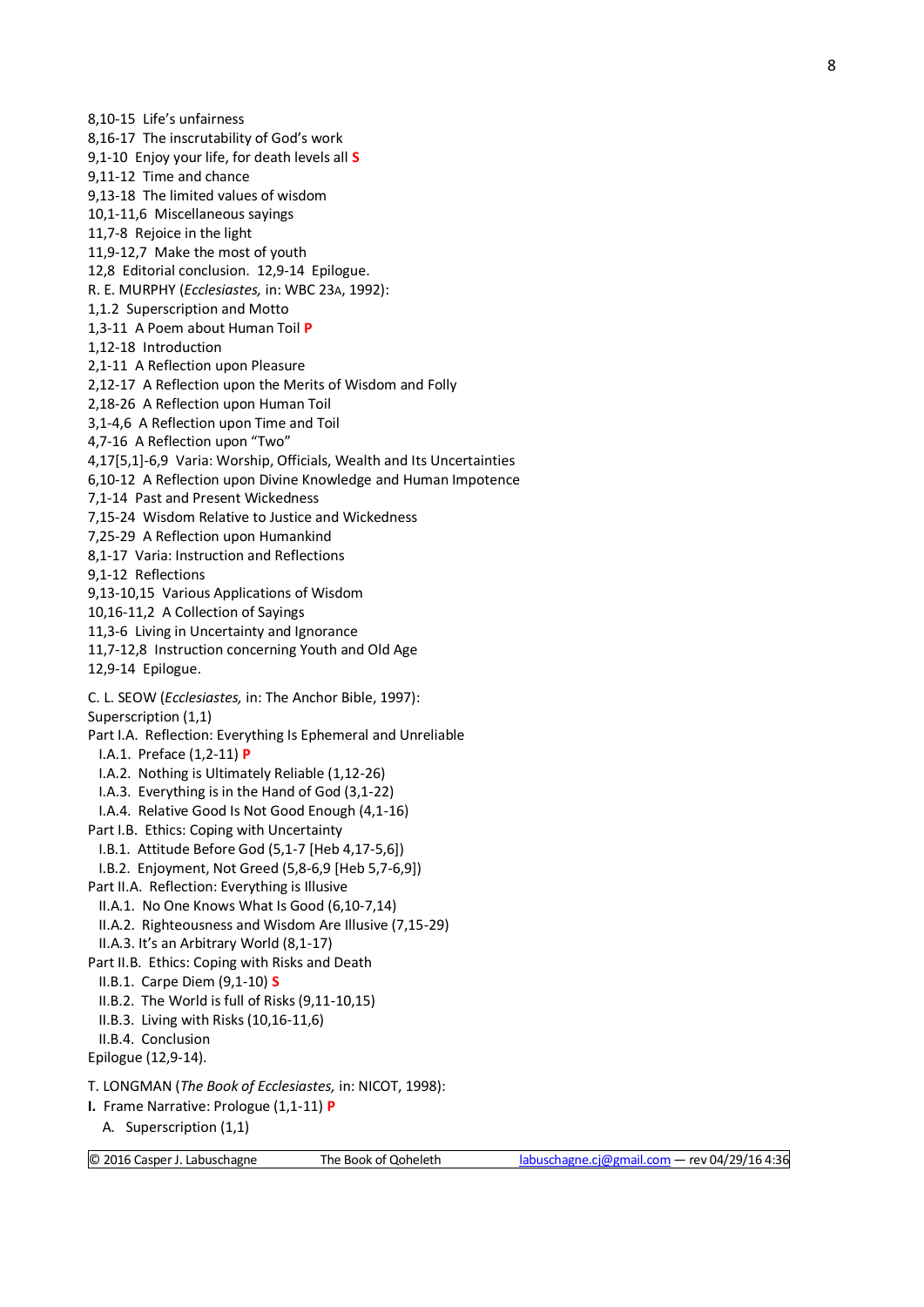- B. Introduction to Qoheleth's Thought (1,2-11)
- **II**. Qoheleth's Autobiographical Speech (1,12-12,7)
	- A. Autobiographical Introduction (1,12)
	- B. "Solomon's" Quest for the Meaning of Life (1,13-2,26)
	- C. The Quest Continues (3,1-6,9)
	- D. Qoheleth's Wise Advice (6,10-12,7)
- **III.** Frame Narrative: Epilogue (12,8-14).

D. A. DORSEY (*The Literary Structure of the Old Testament,* Baker Academic: Grand Rapids, 1999, 192-198):

1,1 Title: author mentioned in third person

a 1,2-11 Poem about the brevity and insignificance of life **P**

- b 1,12-2,26 Wisdom's failure to discover life's meaning
- c 3,1-15 Poem about time

d 3,16-6,12 CENTER: fear God!

- c' 7,1-14 Poem about time revisited
- b' 7,15-10,19 Wisdom's failure revisited
- a' 10,20-12,8 Poem about life's brevity revisited.

12,9-14 Conclusion.

W. P. BROWN (*Ecclesiastes,* in: Interpretation, 2000):

- 1.1.2-11 Superscription. A Vanity of Cosmic Proportion **P**
- 1,12-2,26 Qoheleth's Confession: 1,12-15.16-18; 2,1-11.12-23.24-26
- 3,1-22 Chronology without History: 3,1-8.9-15.16-22
- 4,1-16 The Problem of Power: 4,1-6.7-12.13-16
- 5,1-20 The Simplicity of Reverence: 5,1-7.8-9.10-17.18-20

6,11-2 The Limits of Desire: 6,1-6.7-9.10-12

- 7,1-14 Proverbs of Paradox: 7,1-4.5-7.8-12.13-14
- 7,15-29 The Primacy of Reverence: 7,15-22.23-29
- 8,1-9 The Limits of Power
- 8,10-17 The Vanity Character and the Mystery of God
- 9,1-10 Death and the Moral of the Moment **S**
- 9,11-12 The Hegemony of Chance and Calamity
- 9,13-18 Wasted Wisdom
- 10,1-20 Miscellaneous Musings
- 11,1-6 The Resourcefulness of Giving
- 11,7-12,8 The Agony and Ecstasy of Vanity

12,9-14 Epilogue(s): The Edifying Ethos of Qoheleth.

TH. KRÜGER (*Kohelet (Prediger)*, in: BKAT XIX (Sonderband), 2000):

1,1 Überschrift. 1,2 Motto.

#### **1,3-4,12 Der König und der Weise**

1,3-11 Vorspiel: Gibt es einen Gewinn angesichts der Ewigkeit? **P**

1,12-2,26 Reflexionen des Königs Kohelet: Die Erwertung des unverfügbares Glücks

3,1-9 Zwischenspiel: Gibt es einen Gewinn angesichts der Zeit?

3,10-4,12 Reflexionen des Weisen Kohelet: Das unverfügbare Glück als höchstes Gut

#### **4,13-5,8 Der König und der Got**t

4,13-16 Kritik falscher Erwartungen an einen König

4,17-5,6 Aufruf zur richtigen Haltung gegenüber dem Gott

5,7-8 Kritik falscher Erwartungen an einen König

#### **5,9-6,9 Armut und Reichtum**

5,9-11 Sprich worter

- 5,12-16 Negative Fälle
- 5,17-19 Positive Fälle
- 6,1-6 Negative Fälle
- 6,7-9 Sprichworter

#### **6,10-8,17 Kritische Diskussion gängiger Weisheiten**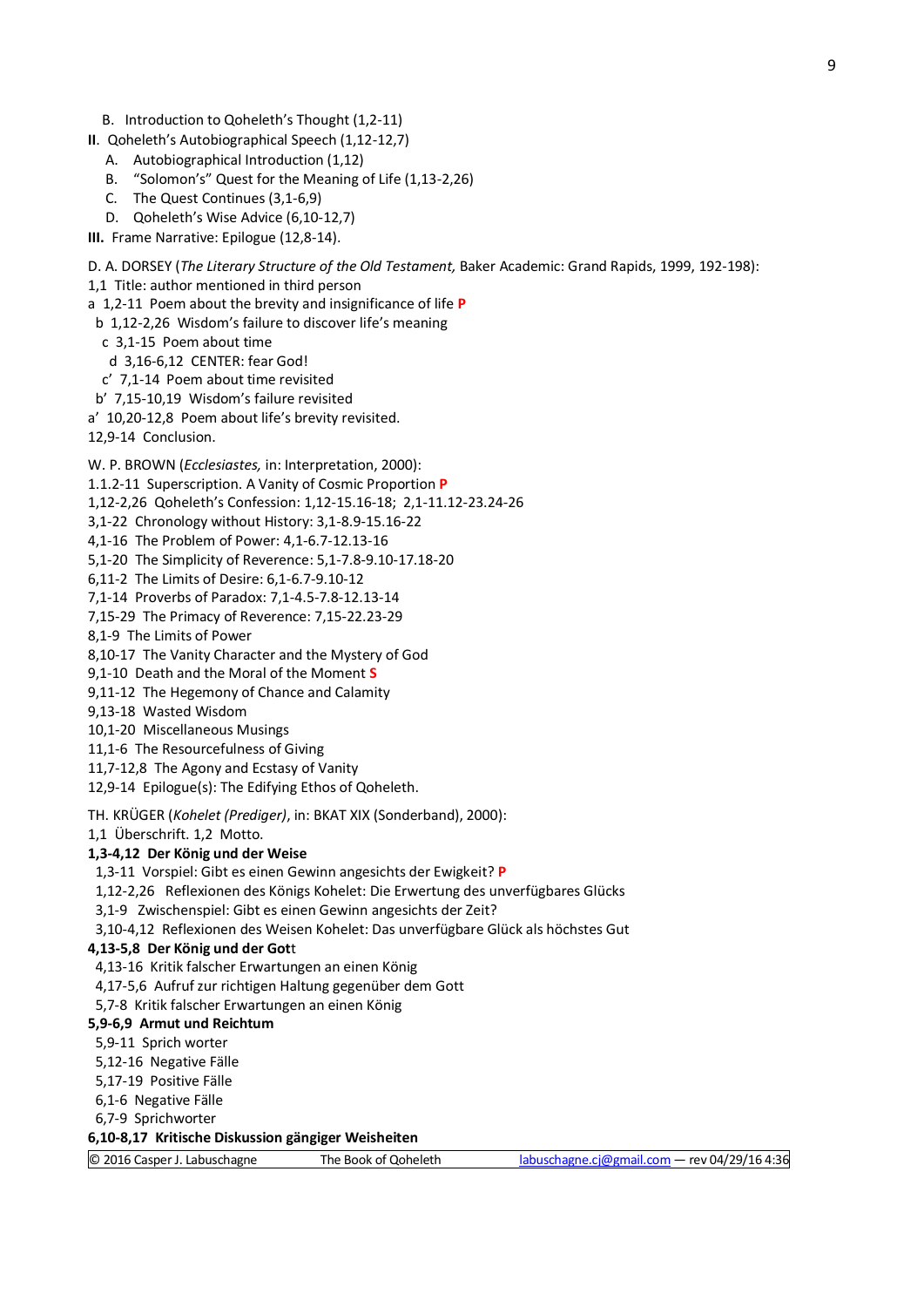- 6,10-12 Grenzen des Menschen
- 7,1-14 Kritik weiser Ratschläge
- 7,15-22 Grenzen der Gerechtigkeit und der Weisheit
- 7,23-29 Grenzen der Weisheit
- 8,1-9 Wissen und Macht
- 8,10-15 Gerechte und Frevler
- 8,16-17 Grenzen der Weisheit

#### **9,1-12,7 Leben in Anbetracht des Zufalls und der Vergänglichkeit**

9,1-12 Aufruf zur Freude und zu tatkräftigem Handeln im Blick auf den Tod und den Zufall

9,13-10,20 Stärken und Schwächen der Weisheit

## 11,1-12,7 Ratschläge für das Leben angesichts der Unsicherheit der Zukunft and der Gewissheit des Todes

## **12,8 Motto. 12,9-14 Nachwort.**

#### L. SCHWIENHORST-SCHÖNBERGER (*Kohelet,* in: HThKAT, 2004):

- **I. Kohelet 1-3 Darlegung der Lehre**
- 1. 1,1 Buchtitel;

#### 2. 1,2-11 Kohelet als Wieser **P**

- 2.1 1,2 Motto und Rahmvers: "Windhauch, Windhauch…"
- 2.2 1,3 Leitfrage: "Welchen Gewinn hat der Mensch?"
- 2.3 1,4-11 Die Verganglichkeit der Menschen angesichts der Ewigkeit der Welt
- 3. 1,12-2,26 Kohelet als König
- 3.1 1,12-2,2 Vorausschau: Grenzen des Handelns der Weisheit des Vergnügens
- 3.2 2,3-26 Der Weg des Königs
- 4. 3,1-22 Kohelet als Weiser; Auswertung der königlichen Erfahrungen

#### **II. Kohelet 4,1-6,9 Entfaltung der Lehre**

- 1. 4,1-6 Ausbeutung und Konkurenzkampf
- 2. 4,7-12 Gefahren des Alleinseins
- 3. 4,13-16 Unbeständigkeit königlicher Macht
- 4. 4,17-5,6 Religion
- 5. 5,7-8 Ungerechtigkeit und Misswirtschaft
- 6. 5,9-11 Ambivalenz des Reichtums königlicher Herrschaft
- 7. 5,12-16 Verlust des Reichtums
- 8. 5,17-19 Freude als Gabe und Antwort Gottes
- 9. 6,1-2 Fehlender Genuss gottgegebener Gaben
- 10. 6,3-6 Leben ohne Glückserfahrung
- 11. 6,7-9 Ungestilltes Verlangen

## **III. Kohelet 6,10-8,17 Verteidigung der Lehre**

- 1. 6,10-12 Einleitung des theologiekritischen Teils
- 2. 7,1-10 Ärger ruht in der Burst der Toren
- 3. 7,11-14 Betrachte das Werk Gottes!
- 4. 7,15-20 Via media
- 5. 7,21-22 Zwischenfazit: Achte nicht auf alles Gerede!
- 6. 7,23-24 Weisheit ist unauffindbar
- 7. 7,25-29 Gott hat den Menschen recht gemacht
- 8. 8,1-9 Macht und Weisheit
- 9. 8,10-14.15 Frevler und Gerechten: Lobpreis und Freude
- 10. 8,16-17 Abschliessendes Fazit: Gottes Werk ist unergrundbar

#### **IV. Kohelet 9,1-12,8 Anwendung der Lehre**

- 1. 9,1-6.7-10 Carpe diem
- 2. 9,11-12 Unverfügbarkeit des Erfolgs
- 3. 9,13-16 Grenzen der Weisheit
- 4. 9,17-10,1 Weisheit und Torheit
- 5. 10,2-3 Das Wesen der Torheit
- 6. 10,4-7 Torheit und Macht
- 7. 10,8-11 Kein Handeln ohne Gefahr

© 2016 Casper J. Labuschagne The Book of Qoheleth [labuschagne.cj@gmail.com](mailto:labuschagne.cj@gmail.com) — rev 04/29/16 4:36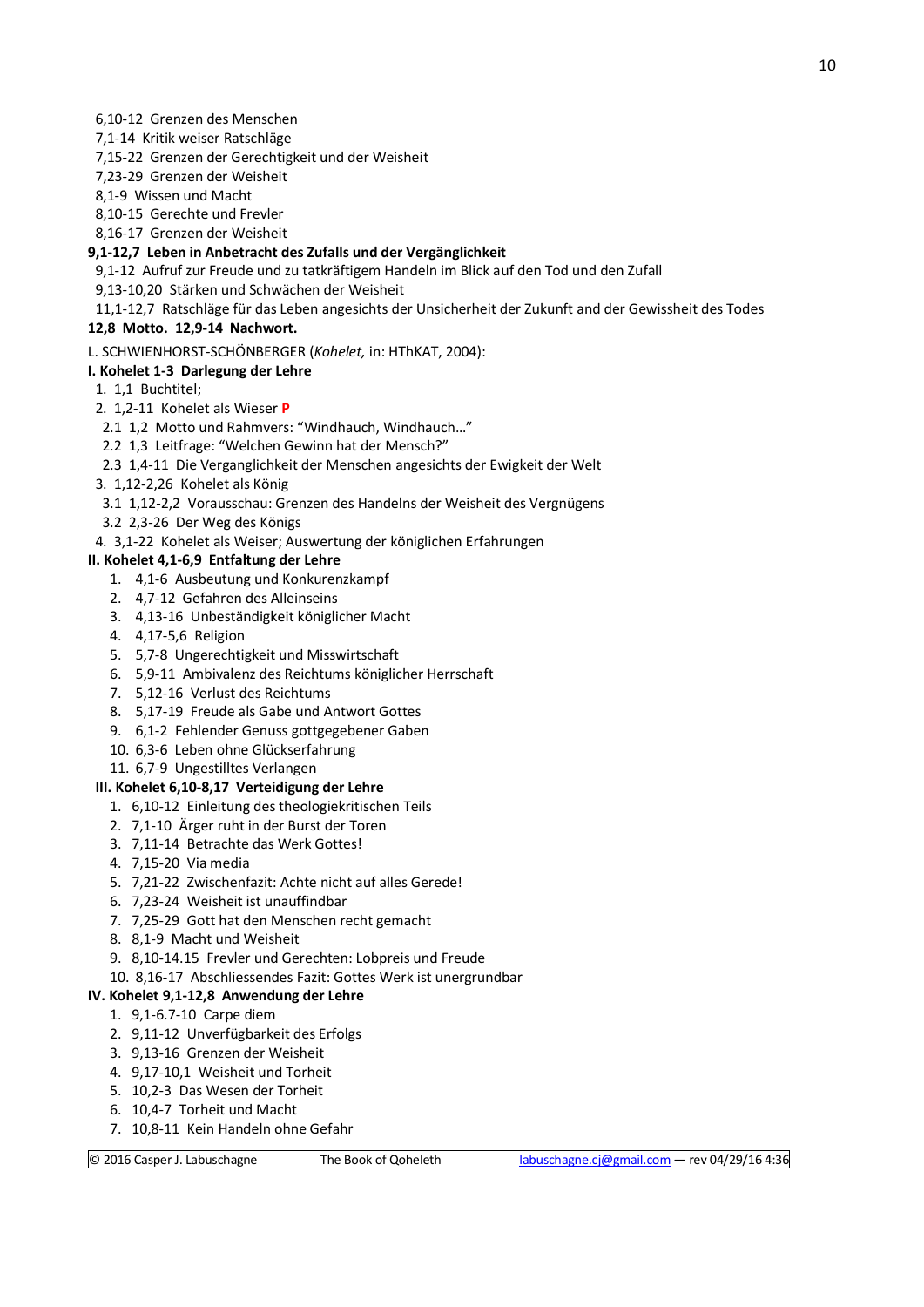8. 10,12-15 Schlussfolgerung: Weisheit als Torheit

9. 10,16-20 Verdeckte Herrschaftskritik

10. 11,1-6 Aufruf zu tatkräftigem Handeln angesichts einer gewissen Zukunft

11. 11,7-8 Vorauslaufende Interpretation des Schlussgedichts

12. 11,9-12,7.8 Aufruf zur Freude und zum Gottesgedenken angesichts von Alter und Tod

#### **V. Kohelet 12,9-14 Schlussworte**

1. 12,9-11 Mehr als ein gewönlicher Weisheitslehrer! 2. 12,12-14 Gottesfurcht und Halten der Gebote.

E.S. CHRISTIANSON, *Ecclesiastes Through the Centuries,* Blackwell Publishing, 2007

**Ecclesiastes 1:** 1,1.2 Vanitas vanitatum

1,3-18 The Overture Played Out

**Ecclesiastes 2:** 2,1-10 Wrestling with the Test of Pleasure

2,11-24 Understanding Wisdom , Folly and God's Gifts

**Ecclesiastes 3,1-8:** The Totality of Times

**Ecclesiastes 3,9-6,12:** 3,9-22 On Fate, Knowledge and Anthropology

4,1,12 On Oppression and the Value of Companionship

5,1-8 On Conducting Oneself in the House of God

5,10-6,12 On the Possibility of Profit and Relief from *hebel*

**Ecclesiastes 7-8:** 7,1-12 The Curious Values of Wisdom

7,13-29 The Incongruity of Experience and the Inaccessibility of Wisdom

8,1-17 About Wisdom, Power and Authority

**Ecclesiastes 9,1-12:** The Wisdom of Death and Life

**Ecclesiastes 9,13-11,10:** 9,13-11,6 Wise Conduct in the Light

11,7-10 The Final Call of Joy

**Ecclesiastes 12,1-7:** The Rule of Allegory. Beyond Allegory

**Ecclesiastes 12,8-14:** The Final Word.

D. C. FRIEDERICKS & D. J. ESTES (*Ecclesiastes and Songs of Songs,* in: Apollos Old Testament Commentary 16, 2010): 1,1 Ascription

1,2-11 Cycles in nature and Experience **P**

1,12-2,3 The search for wisdom

2,4-26 Autobiography leads to catharsis

3,1-22 Human action and providence

4,1-5,9 Wise living in relationships

5,10-6,9 Qualified advantages of labour

6,10-7,22 Death's implications for the wise

7,23-8,1 A search for Lady Wisdom

8,2-15 Realistic wisdom in the royal court

8,16-10,1 Disappointment and ironies

10,2-20 Career management in the court

11,1-12,8 Life's storms

12,9-14 Epilogue.

M. KÖHLMOOS (*Kohelet. Der Prediger Salomos,* in: Das Alte Testament Deutsch Neues Göttinger Bibelwerk, 2015): 1,1 Überschrift

1,2-11 Nichts Neues unter der Sonne (Prolog und Motto): 1,2-3; 1,4-7.8.9-11 **P** 1,12-2,26 Des Königs Experiment: 1,12.13.14.15.16-18; 2,1-2.3-10.11.12-26

3,1-15 Alles zu seiner Zeit: 3,1-8 **S**.9-15

3,16-22 Recht und Gerechtigkeit: *"eine inheit"*

4,1-6 Neid

4,7-12 Besser zwei als Einer

4,13-16 Wer wird König?

4,17-5,6 Kult und Weisheit

5,7-8 Recht, Macht, Gerechtigkeit

5,9-6,9 Was bleibt vom Reichtum? : 5,9-11. 12-16.17-19; 6,1-6.7-9

6,10-7,14 Gut und besser: *"eine abgeschlossene Einheit"*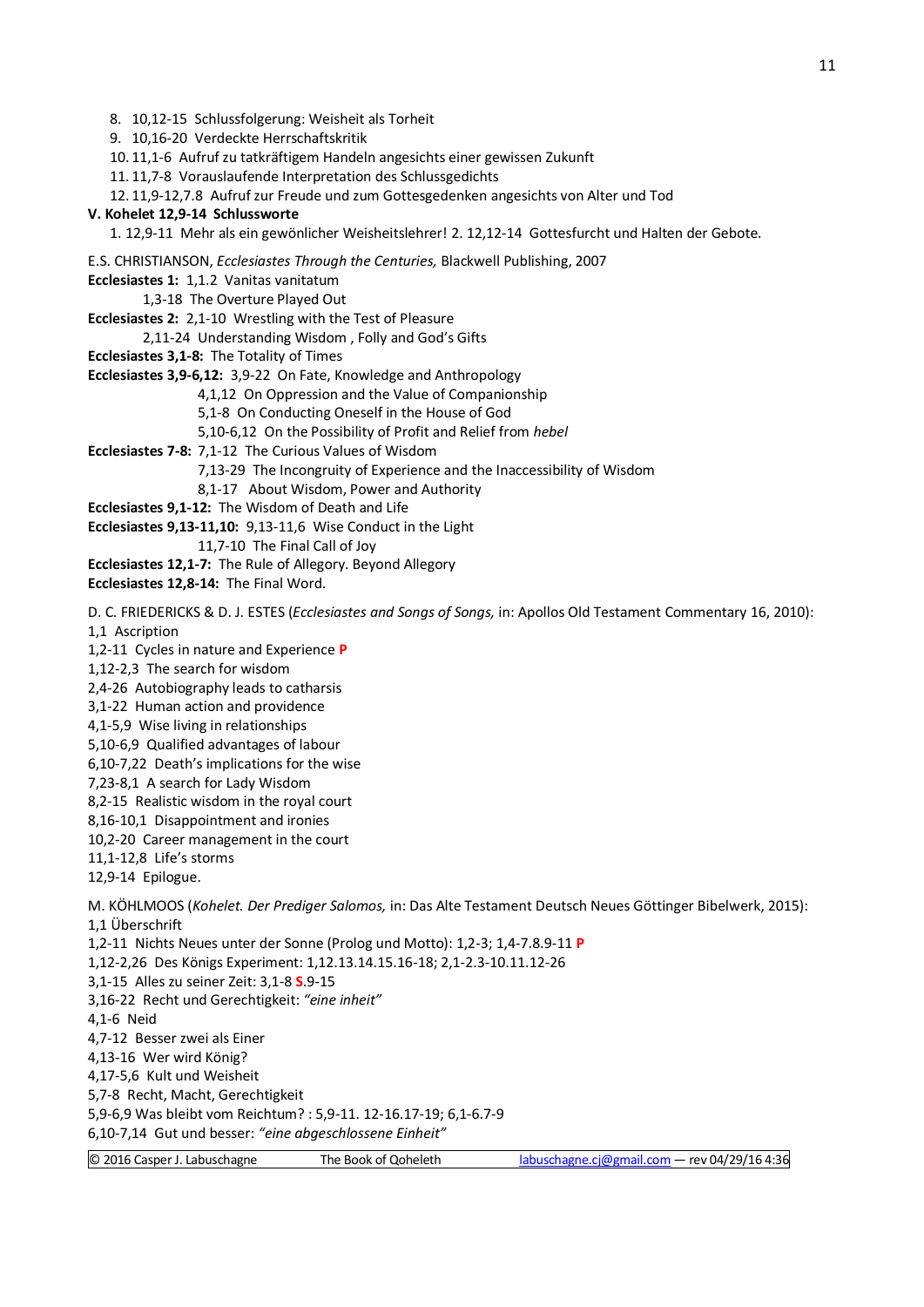7,15-22 Alles in Maβen 7,23-29 Was Kohelet nicht fand 8,1-8 Das Wort des Königs 8,9-15 Gerechte und Frevler 8,16-17 Das Werk Gottes 9,1-10 Das Ergebnis der Forschung **S Köhlmoos is the only commentator who took all layout markers seriously.** 9,11-12 Nicht die Schnellen gewinnen das Rennen 9,13-10,20 Sprüche Kohelets: 9,13-10,4; 10,5-15.16-20 11,1-6 Lebenskunst 11,7-8 Süβ ist das Licht 11,9-12,8 Bevor die schlechten Tage kommen (Epilog und Motto)

12,9-14 Nachwort.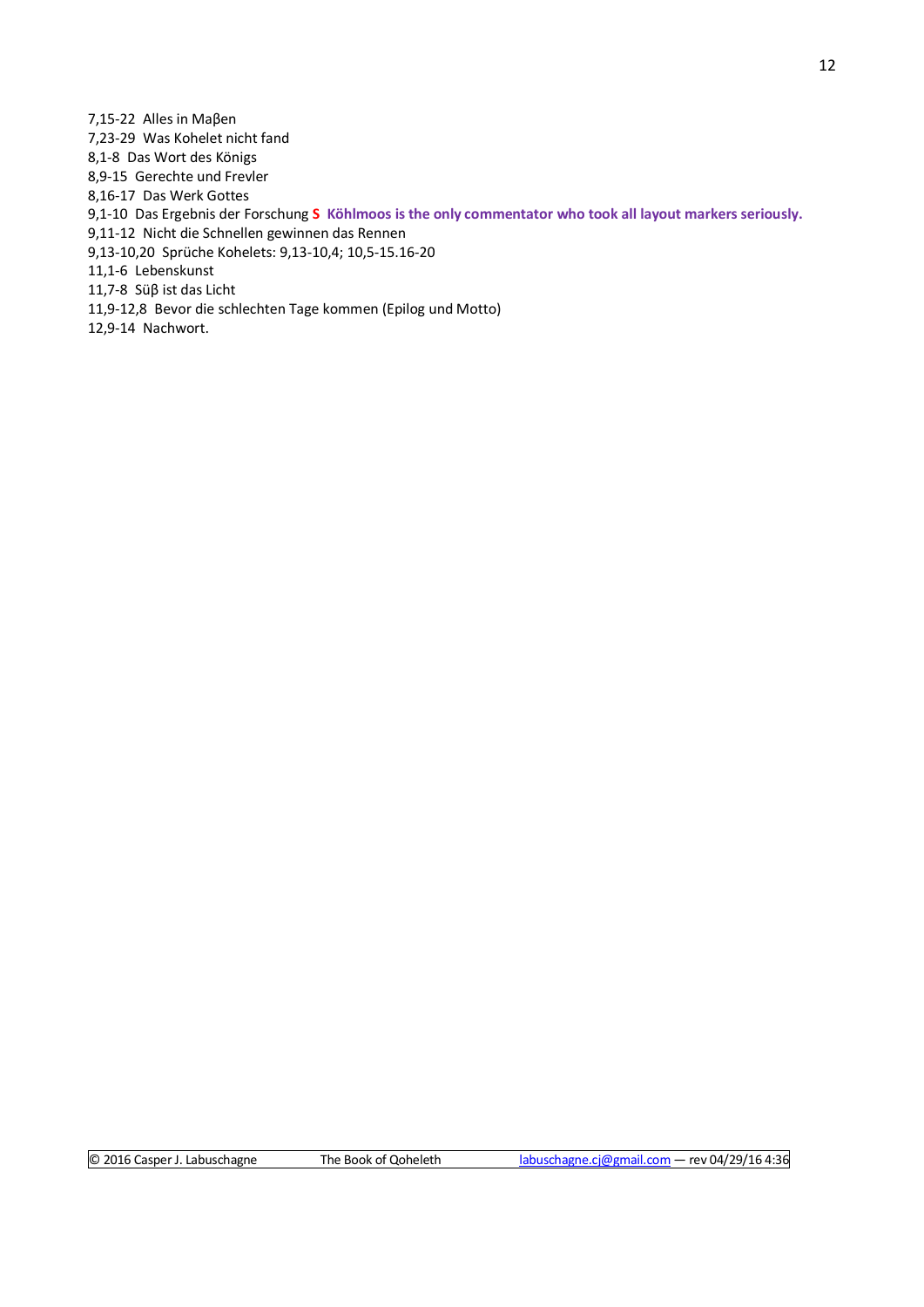# **Quantitative structural analysis of Qoheleth**

|                | Part I                                | $1,1-2,26$             |                            |                                       | All is vanity and all endeavour is futile                    |
|----------------|---------------------------------------|------------------------|----------------------------|---------------------------------------|--------------------------------------------------------------|
| <b>Vss</b>     | <b>Text</b>                           | <b>Words</b>           | <b>Letters</b>             | Sum words                             | <b>Structural Design</b>                                     |
| $\mathbf{1}$   | Qoh 1,1                               | 6<br>Heading           | 23                         | 6                                     | §1 1,1.2-8 Heading, motto, and the leading theme             |
| 2              | <b>Qoh 1,2</b>                        | 8                      | 29                         | 14                                    | The scribes did not always include the heading in their      |
| 3              | <b>Qoh 1,3</b>                        | 8                      | 30                         | 22                                    | tally of verses and words. E.g., the main body of the text,  |
| 4              | <b>Qoh 1,4</b>                        | $\overline{7}$         | 26                         | 29                                    | (1,2-12,8), excluding the heading (1,1) and the Epilogue     |
| 5              | <b>Qoh 1,5</b>                        | <b>78 (3x26)</b><br>10 | 36                         | 39                                    | (12,9-14), is made up of 2907 (171x17) words.                |
| 6              | <b>Qoh 1,6</b>                        | 14                     | 52                         | 53                                    |                                                              |
| $\overline{7}$ | <b>Qoh 1,7</b>                        | 16                     | 60                         | 69                                    | 1,2-8 All is vanity; what gain is there? 78 (3x26) words.    |
| 8              | Qoh 1,8                               | 15                     | 54                         | 84<br>O                               |                                                              |
| 9              | Qoh 1,9                               | 13                     | 46                         | 97                                    | §2 1,1-8 There is nothing new under the sun                  |
| 10             | Qoh 1,10                              | 13                     | 45                         | 110                                   | 13+13+13 means One+One+One = Always the same.                |
| 11             | Qoh 1,11                              | 13/39                  | 57                         | 123/39<br>P                           | 13 is the numerical value of החד , 'one' (1+8+4=13).         |
| 12             | Qoh 1,12                              | $\overline{7}$         | 29                         | 130                                   | §3 1,12-18 Qoheleth goes in search of insight                |
| 13             | Qoh 1,13                              | 21                     | 76                         | 151                                   | 1,14 The key statement 'all is vanity and a striving after   |
| 14             | Qoh 1,14                              | 12                     | 45                         | 163                                   | wind' occurs in 1,14, 2,11; 2,17; 2,26; 4,4; and 6,9.        |
| 15             | Qoh 1,15                              | 8                      | 32                         | 171                                   | Chapter 1, excluding the heading, is highlighted and sealed  |
| 16             | Qoh 1,16                              | 22                     | 81                         | 193                                   | as a literary unit by by 17 verses and 209 (11x19) words.    |
| 17             | Qoh 1,17                              | 13                     | 53                         | 206                                   | The number 19 is the numerical value of the key word         |
| 18             | Qoh 1,18                              | 9/92                   | 33                         | 215<br>$\mathbf{I}$                   | הבל, 'vanity' (5+2+12=19).                                   |
| <b>18</b>      | <b>Qoheleth 1</b>                     | $215 - 6 = 209$        | 807                        | $215 - 6 = 209$                       |                                                              |
| 19             | Qoh 2,1                               | 13                     | 47                         | 228                                   | §4 2,1-14 The futility of all human endeavour                |
| 20             | Qoh 2,2                               | $\overline{7}$         | 28                         | 235                                   |                                                              |
| 21             | Qoh 2,3                               | 26                     | 97                         | 261                                   | בני האדם The term בני האדם, 'the children of man', occurs 7x |
| 22             | Qoh 2,4                               | 8                      | 33                         | 269                                   | $(1,13; 2,3; 2,8; 3,10; 3,18; 3,21$ and $9,12)$ .            |
| 23             | Qoh 2,5                               | 9                      | 34                         | 278                                   |                                                              |
| 24             | Qoh 2,6                               | 9                      | 35                         | 287                                   |                                                              |
| 25             | Qoh 2,7                               | 18                     | 68                         | 305                                   |                                                              |
| 26             | Qoh 2,8                               | 17                     | 72                         | 322                                   | 2.8 Special emphasis on the climax of riches: 17 words.      |
| 27             | Qoh 2,9                               | 10                     | 44                         | 332                                   |                                                              |
| 28             | Qoh 2,10                              | 23                     | 75                         | 355                                   | עמל The key word שנזל, 'toil', occurs 35x: the noun 28x      |
| 29             | Qoh 2,11                              | 18                     | 73                         | 373                                   | $(4x7)$ and the verb 7x.                                     |
| 30             | Qoh 2,12                              | 16                     | 65                         | 389                                   | <u>2,11</u> The key term שמש (under the sun', occurs 26x.    |
| 31             | Qoh 2,13                              | 11                     | 46                         | 400                                   | The paragraphappears to have been conceived as an            |
| 32             | Qoh 2,14                              | 14                     | 56                         | 414/199<br>$\mathbf{u}$               | undividable literary unit.                                   |
| 33             | <b>Qoh 2,15</b>                       | $18+$                  | 69                         | 432                                   | §5 The toil of a wise man and a fool is worthless            |
| 34             | <b>Qoh 2,16</b>                       | $17+$                  | 67                         | 449                                   |                                                              |
| 35             | <b>Qoh 2,17</b>                       | $15+$                  | 53                         | 464                                   |                                                              |
| 36             | <b>Qoh 2,18</b>                       | $13+$                  | 51                         | 477                                   |                                                              |
| 37             | <b>Qoh 2,19</b>                       | $16+$                  | 59                         | 493                                   |                                                              |
| 38             | <b>Qoh 2,20</b>                       | $11 +$                 | 39                         | 504                                   | The paragraph is highlighted and sealed as a literary unit   |
| 39             | <b>Qoh 2,21</b>                       | $18+$                  | 65                         | 522                                   | by 182 (7x26) words.                                         |
| 40             | <b>Qoh 2,22</b>                       | $12+$                  | 42                         | 534                                   |                                                              |
| 41             | <b>Qoh 2,23</b>                       | $15+$                  | 48                         | 549                                   |                                                              |
| 42             | <b>Qoh 2,24</b>                       | $18+$                  | 64                         | 567                                   |                                                              |
| 43             | <b>Qoh 2,25</b>                       | $7+$                   | 22                         | 574                                   |                                                              |
| 44<br>26       | <b>Qoh 2,26</b>                       | 22/182 (7x26)<br>381   | 87                         | $\mathbf{u}$<br>596/182<br><b>381</b> | Chapter 2 is sealed by 26 verses.                            |
| 44             | <b>Qoheleth 2</b><br>Part I: 1,1-2,26 | <b>596</b>             | <b>1439</b><br><b>2246</b> | <b>596</b>                            |                                                              |
|                |                                       |                        |                            |                                       |                                                              |

**Observation 1** In Part I **260** (78+182) of the 596 words (44%) are highlighted by the divine name number **26**. Chapters 1 and 2 are two distinct but closely connected literary entities.

© 2016 Casper J. Labuschagne The Book of Qoheleth [labuschagne.cj@gmail.com](mailto:labuschagne.cj@gmail.com) — rev 04/29/16 4:36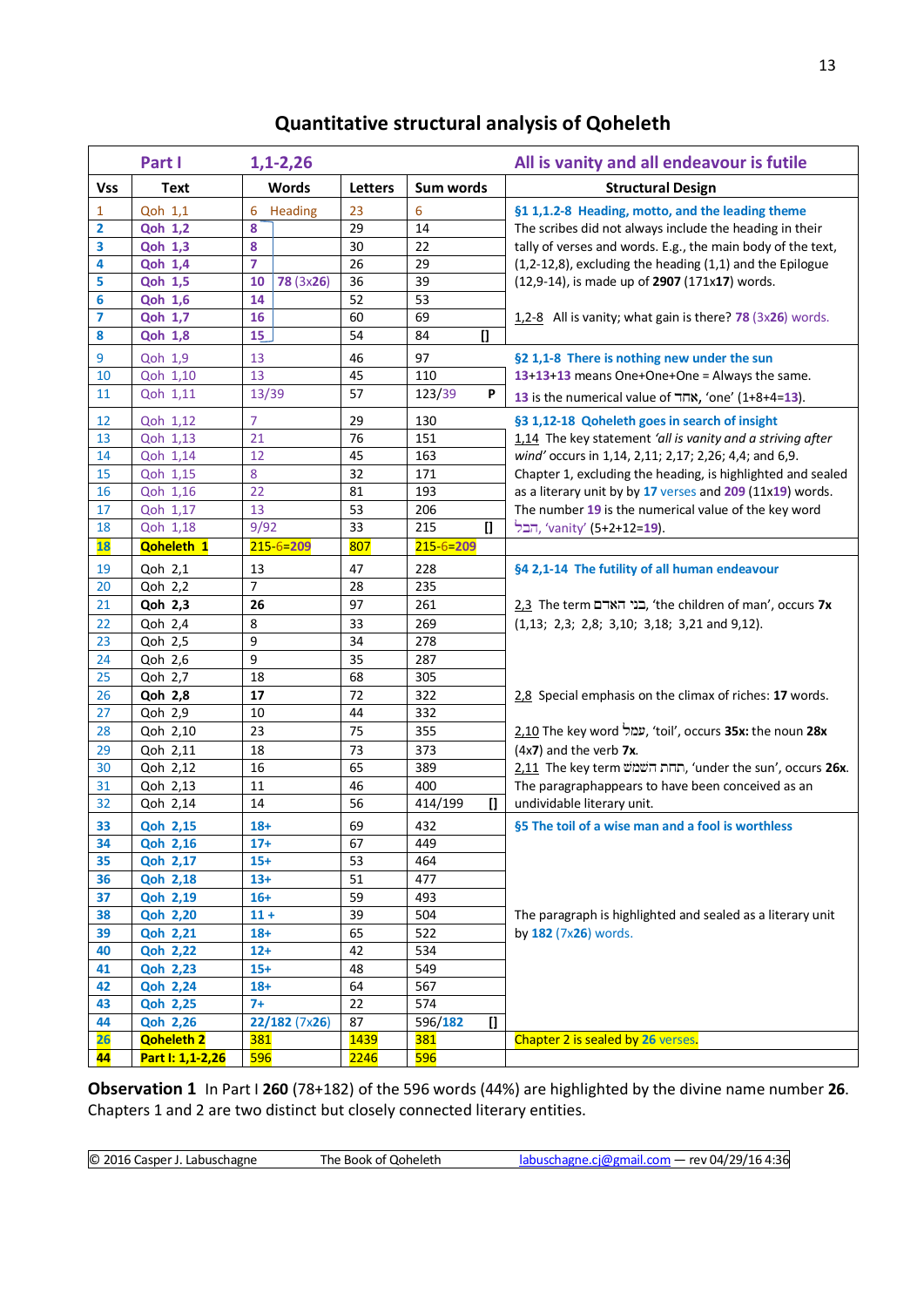|    | Part II           | $3,1 - 4,17$    |                  |               |                | A time for everything, but life is hopeless                  |
|----|-------------------|-----------------|------------------|---------------|----------------|--------------------------------------------------------------|
| 45 | Qoh 3,1           | $\overline{7}$  | 23               | 603           | S.             | §1 3,1-8 There is a time for every matter under the sun      |
| 46 | <b>Qoh 3,2</b>    | 9               | 31               | 612           |                | This S serves to draw attention to what follows.             |
| 47 | Qoh 3,3           | 8               | 30               | 620           |                | A series of 14 matters and their opposites for which there   |
| 48 | <b>Qoh 3,4</b>    | 8               | 28               | 628           |                | is a time.                                                   |
| 49 | Qoh 3,5           | 11              | 43               | 639           |                | The paragraph is conceived as an undividable literary unit.  |
| 50 | Qoh 3,6           | 8               | 29               | 647           |                |                                                              |
| 51 | Qoh 3,7           | 8               | 29               | 655           |                | From the beginning until this point: 663 (39x17) words and   |
| 52 | <b>Qoh 3,8</b>    | 8/67            | 27/240           | 663/67<br>S   |                | 52 (2x26) verses. Coincidence or a pause in the writing?     |
| 53 | Qoh 3,9           | 6               | 22               | 669           |                | §2 3,9-22 Life is given to us to enjoy despite injustice     |
| 54 | Qoh 3,10          | 10              | 38               | 679           |                |                                                              |
| 55 | Qoh 3,11          | 23              | 76               | 702           |                |                                                              |
| 56 | Qoh 3,12          | 11              | 38               | 713           |                |                                                              |
| 57 | Qoh 3,13          | 12              | 43               | 725           |                |                                                              |
| 58 | Qoh 3,14          | 19              | 80               | 744           |                |                                                              |
| 59 | Qoh 3,15          | 12              | 44               | 756           |                |                                                              |
| 60 | Qoh 3,16          | 12              | 48               | 768           |                |                                                              |
| 61 | <b>Qoh 3,17</b>   | 17              | 58               | 785           |                | 3,17 God judges the righteous and the wicked: 17 words.      |
| 62 | Qoh 3,18          | 14              | 54               | 799           |                |                                                              |
| 63 | Qoh 3,19          | 25              | 84               | 824           |                |                                                              |
| 64 | Qoh 3,20          | 13              | 40               | 837           |                |                                                              |
| 65 | Qoh 3,21          | 14              | 53               | 851           |                |                                                              |
| 66 | Qoh 3,22          | 18/206          | 69/747           | 869/206       | $\mathbf{I}$   |                                                              |
| 22 | Qoheleth 3        | 273             | 987              | 273           |                |                                                              |
| 67 | <b>Qoh 4,1</b>    | 22              | 86               | 891           |                | §3 4,1-17 Injustice makes life hopeless for the lonely       |
| 68 | <b>Qoh 4,2</b>    | 12 51(3x17)     | 42               | 903           |                | 4,1-3 Oppressed? To die is better than to live: 51 words.    |
| 69 | <b>Qoh 4,3</b>    | 17 <sup>1</sup> | 55               | 920           |                |                                                              |
| 70 | <b>Qoh 4,4</b>    | $19+$           | 63               | 939           |                | 4,4-5 Toil and achievement spring from rivalry: 26 words.    |
| 71 | <b>Qoh 4,5</b>    | 7/26            | 24               | 946           |                |                                                              |
| 72 | <b>Qoh 4,6</b>    | 9               | 31               | 955           |                |                                                              |
| 73 | Qoh 4,7           | 6               | 23               | 961           |                |                                                              |
| 74 | <b>Qoh 4,8</b>    | 31              | 96               | 992           |                |                                                              |
| 75 | <b>Qoh 4,9</b>    | 10              | 35               | 1002          |                |                                                              |
| 76 | Qoh 4,10          | 13              | 49               | 1015          |                |                                                              |
| 77 | Qoh 4,11          | 9               | 30               | 1024          |                |                                                              |
| 78 | Qoh 4,12          | 11              | 47               | 1035          |                |                                                              |
| 79 | Qoh 4,13          | 12              | 42               | 1047          |                |                                                              |
| 80 | Qoh 4,14          | 10              | 36               | 1057          |                |                                                              |
| 81 | Qoh 4,15          | 13              | 50               | 1070          |                |                                                              |
| 82 | Qoh 4,16          | 19              | 63               | 1089          |                |                                                              |
| 83 | <b>Qoh 4,17</b>   | 17              | 67               | 1106          | $\overline{a}$ | 4,17 If you go to God's house, go to listen: 17 words.       |
| 17 | Qoheleth 4        | 237             | <mark>839</mark> | <b>237</b>    |                | Qoheleth 4 is sealed by 17 verses.                           |
| 39 | Part II: 3,1-4,17 | 510 (30x17)     | 1826             | 510 $(30x17)$ |                | Part II: 3-4 is highlighted and sealed by 510 (30x17) words. |

## **Observation 2** The two chapters are highlighted by **510** (30x**17**) and **111** (**17**+**51**+**26**+**17**) extra words (22%).

|    | <b>Part III</b>              | $5,1-19$ |                      |      | Religion, pledges, poverty, and wealth                   |  |  |  |
|----|------------------------------|----------|----------------------|------|----------------------------------------------------------|--|--|--|
| 84 | Qoh 5,1                      | 22       | 81                   | 1128 |                                                          |  |  |  |
| 85 | Qoh 5,2                      | 9        | 32                   | 1137 |                                                          |  |  |  |
| 86 | Qoh 5,3                      | 15       | 53                   | 1152 |                                                          |  |  |  |
| 87 | Qoh 5,4                      |          | 24                   | 1159 |                                                          |  |  |  |
| 88 | Qoh 5,5                      | 23       | 79                   | 1182 |                                                          |  |  |  |
| 89 | Qoh 5,6                      | 10       | 39                   | 1192 |                                                          |  |  |  |
| 90 | Qoh 5,7                      | $19+$    | 66                   | 1211 | 5,7-8 Oppression of the poor and corruption by officials |  |  |  |
| 91 | Qoh 5,8                      | 7/26     | 26                   | 1218 | Who are protected by their superiors: 26 words.          |  |  |  |
| 92 | Qoh 5,9                      | 13       | 40                   | 1231 |                                                          |  |  |  |
|    |                              |          |                      |      |                                                          |  |  |  |
|    | © 2016 Casper J. Labuschagne |          | The Book of Qoheleth |      | labuschagne.cj@gmail.com - rev 04/29/16 4:36             |  |  |  |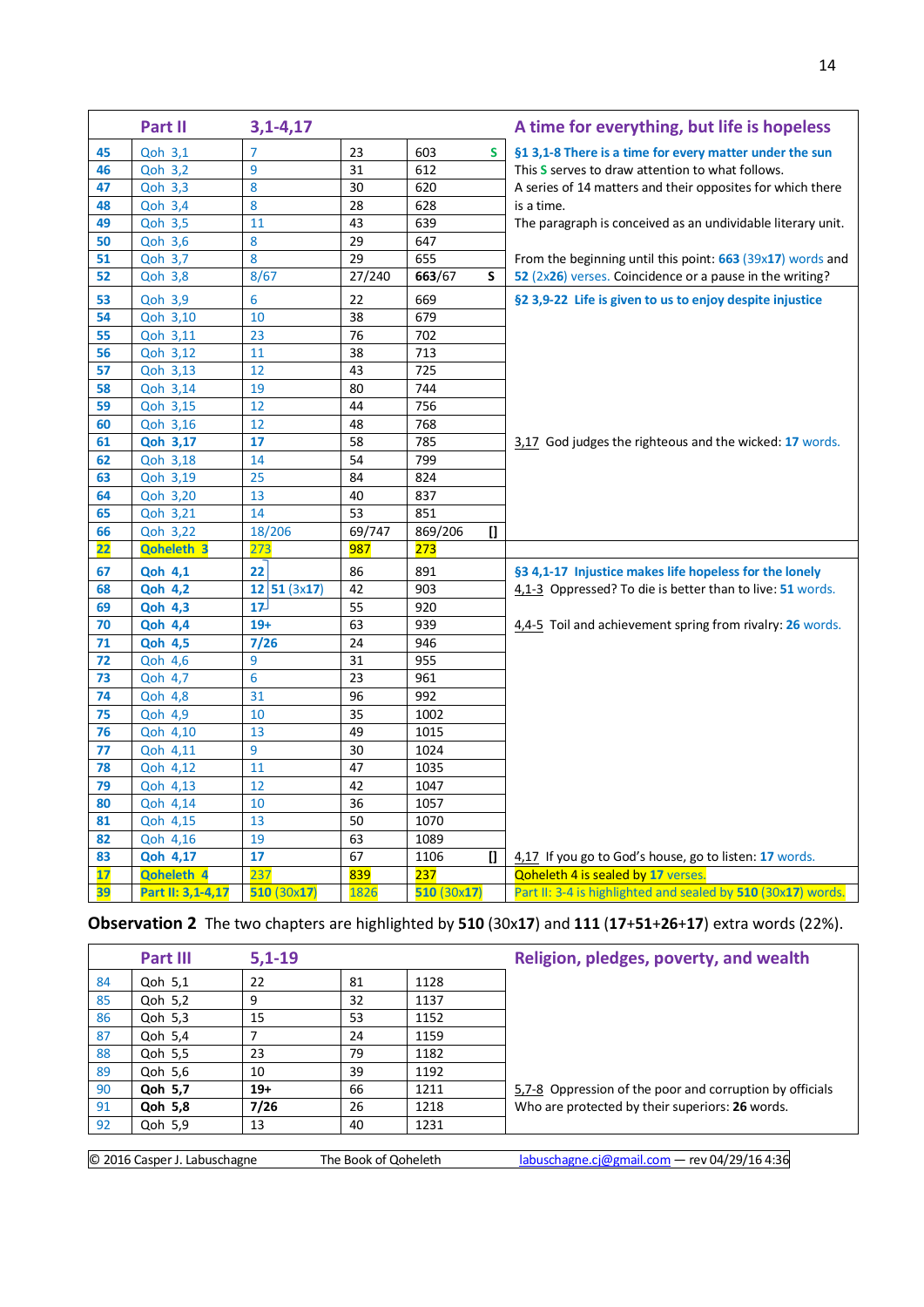| 93  | Qoh 5,10                | 11         | 46   | 1242       |                                                               |
|-----|-------------------------|------------|------|------------|---------------------------------------------------------------|
| 94  | Qoh 5,11                | 14         | 54   | 1256       |                                                               |
| 95  | Qoh 5,12                | 10         | 39   | 1266       |                                                               |
| 96  | Qoh 5,13                | 10         | 40   | 1276       |                                                               |
| 97  | Qoh 5,14                | 14         | 54   | 1290       |                                                               |
| 98  | Qoh 5,15                | 14         | 44   | 1304       |                                                               |
| 99  | Qoh 5,16                | 9          | 33   | 1313       |                                                               |
| 100 | Qoh 5,17                | 26         | 96   | 1339       | 5,17 It is fitting for a human being to enjoy life and accept |
| 101 | Qoh 5,18                | 21         | 80   | 1360       | the toil God has allotted him: 26 words.                      |
| 102 | Qoh 5,19                | 12         | 41   | 1372       |                                                               |
| 19  | Part III: 5,1-19        | 266(14x19) | 967  | 266(14x19) | <b>Part III</b> is sealed by 266 (14x19) words and 19 verses. |
| 102 | <b>Parts I-III: 1-5</b> | 1372       | 5039 | 1372       | <b>Qoheleth 1-5 is sealed by 102 (6x17) verses.</b>           |

**Observation 3** The entire text is highlighted by its **266** words; additionally two passages are emphasized by 2x**26** words: 5,7-8 and 5,17. Part III appears to have been conceived as an undividable literary unit.

|                   | <b>Part IV</b>  | $6,1-12$ |     |            | The futility of human endeavour                                 |
|-------------------|-----------------|----------|-----|------------|-----------------------------------------------------------------|
| 103               | <b>Qoh 6,1</b>  | 10       | 33  | 1382       |                                                                 |
| 104               | <b>Qoh 6,2</b>  | 28       | 109 | 1410       |                                                                 |
| 105               | <b>Qoh 6,3</b>  | 25       | 91  | 1435       |                                                                 |
| 106               | <b>Qoh 6,4</b>  | 8        | 28  | 1443       | This is a close-knit, cohesive literary entity finalized and    |
| 107               | <b>Qoh 6,5</b>  | 9        | 25  | 1452       | sealed by 170 words.                                            |
| 108               | <b>Qoh 6,6</b>  | 14       | 48  | 1466       | The mathematical centre in terms of words is $6.9b$ : which     |
| 109               | <b>Qoh 6,7</b>  | 8        | 27  | 1474       | contains the meaningful centre: 1491+5+1491=2987:               |
| 110               | <b>Qoh 6,8</b>  | 12       | 41  | 1486       | ורעות רוח, "This also is vanity and a striving after            |
| 111               | <b>Qoh 6.9</b>  | 10       | 34  | 1496       | wind". Being positioned in pride of place in terms of words,    |
| 112               | <b>Qoh 6,10</b> | 15       | 53  | 1511       | it is also very close to the middle of the text in terms of its |
| 113               | <b>Qoh 6,11</b> | 9        | 30  | 1520       | 222 verses (6,9-10): 110+2+110=222.                             |
| 114               | <b>Qoh 6,12</b> | 22       | 75  | I1<br>1542 |                                                                 |
| $12 \overline{ }$ | Part IV: 6,1-12 | 170      | 594 | 170        |                                                                 |

**Observation 4** Part IV appears to have been conceived as an undividable literary unit, highlighted and sealed by its **170** words.

|     | <b>Part V</b>   | $7,1-29$       |        |                          | <b>Wisdom and folly compared</b>                             |
|-----|-----------------|----------------|--------|--------------------------|--------------------------------------------------------------|
| 115 | <b>Qoh 7,1</b>  | 8              | 29     | 1550                     | §1 7,1-13 Thirteen observations about human society          |
| 116 | <b>Qoh 7,2</b>  | 18             | 56     | 1568                     |                                                              |
| 117 | <b>Qoh 7,3</b>  | 8              | 25     | 1576                     |                                                              |
| 118 | <b>Qoh 7,4</b>  | 8              | 31     | 1584                     |                                                              |
| 119 | <b>Qoh 7,5</b>  | 8              | 30     | 1592                     |                                                              |
| 120 | <b>Qoh 7,6</b>  | 11             | 37     | 1603                     | The paragraph is conceived as an undividable literary unit   |
| 121 | <b>Qoh 7,7</b>  | 8              | 27     | 1611                     | which is sealed by its $130$ (5x26) words.                   |
| 122 | <b>Qoh 7,8</b>  | 9<br>130(5x26) | 34     | 1620                     |                                                              |
| 123 | <b>Qoh 7,9</b>  | 9              | 35     | 1629                     |                                                              |
| 124 | <b>Qoh 7,10</b> | 15             | 53     | 1644                     |                                                              |
| 125 | <b>Qoh 7,11</b> | 7              | 26     | 1651                     |                                                              |
| 126 | <b>Qoh 7,12</b> | 10             | 40     | 1661                     |                                                              |
| 127 | <b>Qoh 7,13</b> | 11             | 36     | $\mathbf{I}$<br>1672/130 |                                                              |
| 128 | <b>Qoh 7,14</b> | 21             | 74     | 1693                     | §2 7,14-22 Accept things as they are and keep a low profile  |
| 129 | <b>Qoh 7,15</b> | $13$ 34 (2x17) | 48     | 1706                     | 7,14-15 God sets prosperity alongside adversity: 34 words.   |
| 130 | <b>Qoh 7,16</b> | 9              | $33+$  | 1715                     |                                                              |
| 131 | <b>Qoh 7,17</b> | 10             | $32+$  | 1725                     |                                                              |
| 132 | <b>Qoh 7,18</b> | 16             | $47+$  | 1741                     | 7,16-22 Do not be over-righteous and do not be over-wise:    |
| 133 | <b>Qoh 7,19</b> | 8<br>78(3x26)  | $33+$  | 1749                     | <b>78 (3x26) words.</b>                                      |
| 134 | <b>Qoh 7,20</b> | 10             | $33+$  | 1759                     | The paragraph is sealed as a literary unit by $34+78$ words. |
| 135 | <b>Qoh 7,21</b> | 14             | $47+$  | 1773                     | The 78 words have altogether 260 letters.                    |
| 136 | <b>Qoh 7,22</b> | 11             | 35/260 | $\mathbf{I}$<br>1784/112 |                                                              |

© 2016 Casper J. Labuschagne The Book of Qoheleth [labuschagne.cj@gmail.com](mailto:labuschagne.cj@gmail.com) — rev 04/29/16 4:36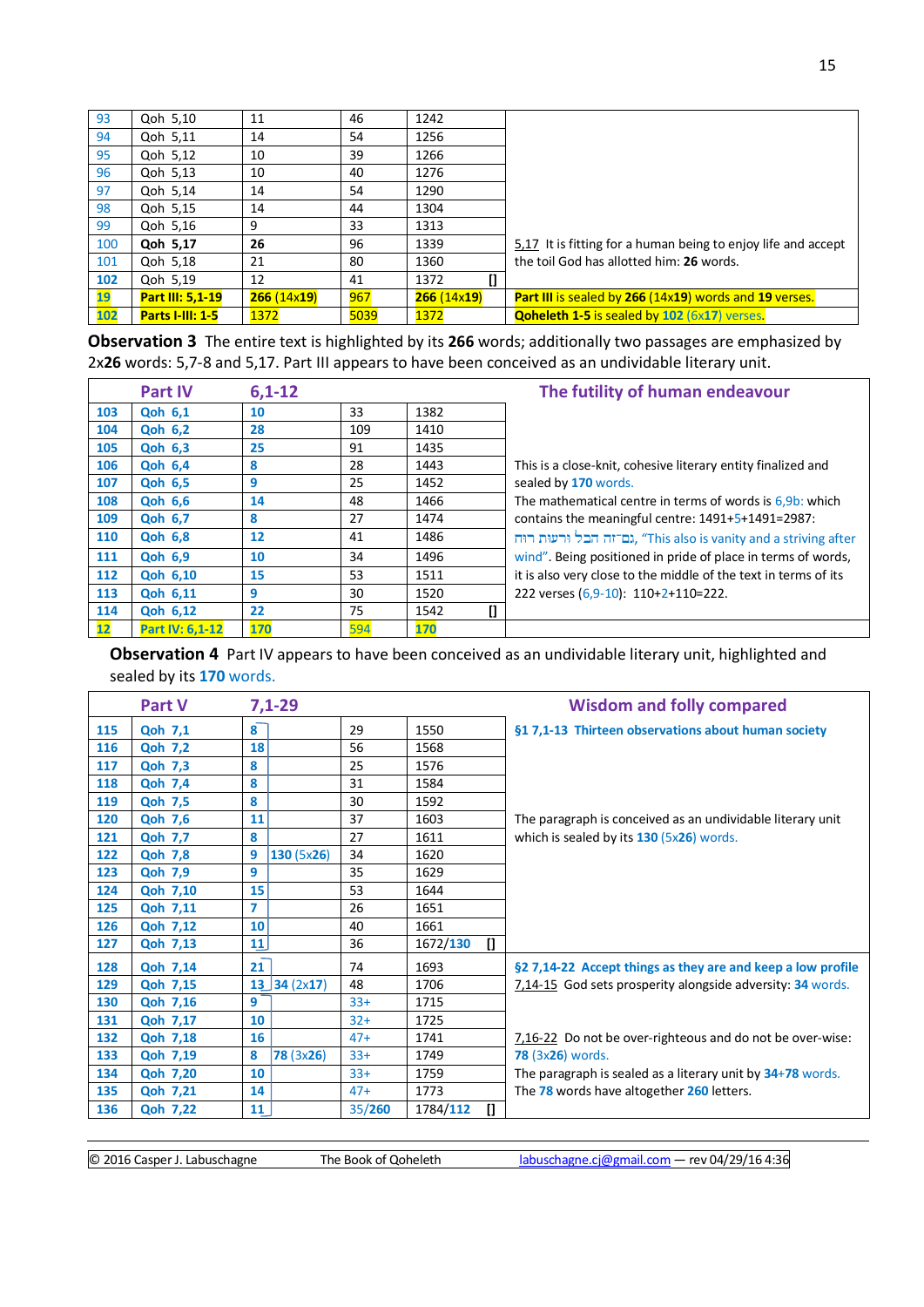| 137 | Qoh 7,23         | 9            | 37   | 1793         | §3 7,23-29 In search of wisdom: it remains out of reach |
|-----|------------------|--------------|------|--------------|---------------------------------------------------------|
| 138 | Qoh 7,24         |              | 25   | 1800         |                                                         |
| 139 | Qoh 7,25         | 13           | 59   | 1813         |                                                         |
| 140 | Qoh 7,26         | 21           | 83   | 1834         |                                                         |
| 141 | Qoh 7.27         | 9            | 34   | 1843         |                                                         |
| 142 | Qoh 7,28         | 15           | 54   | 1858         |                                                         |
| 143 | Qoh 7,29         | 14           | 52   | 1872/88<br>O |                                                         |
| 29  | Part V: 7,1-29   | 330          | 1185 | 330          |                                                         |
| 143 | <b>Parts I-V</b> | 1872 (72x26) | 6818 | 1872 (72x26) | <b>Qoheleth 1-7</b> is sealed by 1872 (72x26) words.    |

**Observation 5** In Part V 242 of the 330 words (74%) are highlighted by the numbers **17** and **26**.

|     | <b>Part VI</b>  | $8,1 - 17$   |     |                          | The inequalities of life                                          |
|-----|-----------------|--------------|-----|--------------------------|-------------------------------------------------------------------|
| 144 | Qoh 8,1         | 13           | 46  | 1885                     | §1 8,1-9 Only the king's word is absolutely sovereign             |
| 145 | Qoh 8,2         | 8            | 29  | 1893                     |                                                                   |
| 146 | Qoh 8,3         | 13           | 41  | 1906                     |                                                                   |
| 147 | Qoh 8,4         | 9            | 30  | 1915                     |                                                                   |
| 148 | Qoh 8,5         | 11           | 34  | 1926                     |                                                                   |
| 149 | Qoh 8,6         | 11           | 33  | 1937                     |                                                                   |
| 150 | Qoh 8,7         | 11           | 35  | 1948                     |                                                                   |
| 151 | Qoh 8,8         | 19           | 74  | 1967                     |                                                                   |
| 152 | Qoh 8,9         | 20           | 63  | 1987/115<br>$\mathbf{I}$ |                                                                   |
| 153 | Qoh 8,10        | 16           | 64  | 2003                     | §2 8,10-13 Villains do as they like; God protects believers       |
| 154 | Qoh 8,11        | 16           | 52  | 2019                     |                                                                   |
| 155 | Qoh 8,12        | 19           | 68  | 2038                     |                                                                   |
| 156 | Qoh 8,13        | 13           | 50  | $\Box$<br>2051/64        |                                                                   |
| 157 | <b>Qoh 8,14</b> | 24           | 93  | 2075                     | §3 8,14-17 Enjoy life though God's ways are unfathomable          |
| 158 | <b>Qoh 8,15</b> | 26           | 99  | 2101                     |                                                                   |
| 159 | Qoh 8,16        | 21 102(6x17) | 78  | 2122                     | The paragraph is sealed as a literary unit by 102 words.          |
| 160 | <b>Qoh 8,17</b> | 31           | 110 | $2153 / 102$ []          |                                                                   |
| 17  | Part VI: 8,1-17 | 281          | 999 | 281                      | <b>Qoheleth 8 is sealed by 17 verses and 999 (27x37) letters.</b> |

**Observation 6** In Part VI **102** of the 281 words (36%) are highlighted by the number **17**.

|                                                                                                      | <b>Part VII</b>            | $9,1 - 12,8$   |        |          |              | <b>Excellence of wisdom and human duty</b>                 |
|------------------------------------------------------------------------------------------------------|----------------------------|----------------|--------|----------|--------------|------------------------------------------------------------|
| 161                                                                                                  | <b>Qoh 9,1</b>             | 26             | 93     | 2179     |              | §1 9,1-10 The righteous and the wise are in God's hand     |
| 162                                                                                                  | <b>Qoh 9,2</b>             | 20             | 85     | 2199     |              |                                                            |
| 163                                                                                                  | <b>Qoh 9,3</b>             | 23             | 81     | 2222     |              |                                                            |
| 164                                                                                                  | <b>Qoh 9,4</b>             | 17             | 51     | 2239     |              | 9,7 A living dog is better than a dead lion: 17 words.     |
| 165                                                                                                  | <b>Qoh 9,5</b>             | 15             | 62     | 2254     |              |                                                            |
| 166                                                                                                  | <b>Qoh 9,6</b>             | 18             | 63     | 2272     |              | This paragraph is clearly delimited as a distinct literary |
| 167                                                                                                  | <b>Qoh 9,7</b>             | 14             | 49     | 2286     |              | entity by a Setumah.                                       |
| 168                                                                                                  | <b>Qoh 9,8</b>             | 10             | 35     | 2296     |              |                                                            |
| 169                                                                                                  | <b>Qoh 9,9</b>             | 28             | 91     | 2324     |              |                                                            |
| 170                                                                                                  | <b>Qoh 9,10</b>            | 18/189         | 65/675 | 2342/189 | S.           | Until this point, marked by a Setumah: 170 verses.         |
| 171                                                                                                  | <b>Qoh 9,11</b>            | 29             | 103    | 2371     |              | §2 9,11-18 Time and chance happen to all people            |
| 172                                                                                                  | <b>Qoh 9,12</b>            | 52(2x26)<br>23 | 92     | 2394     |              | 9,11-12 No one knows when his time will come: 52 w.        |
| 173                                                                                                  | <b>Qoh 9,13</b>            | $9+$           | 32     | 2403     |              |                                                            |
| 174                                                                                                  | <b>Qoh 9,14</b>            | $15+$          | 58     | 2418     |              |                                                            |
| 175                                                                                                  | <b>Qoh 9,15</b>            | $17+$          | 59     | 2435     |              | 9,13-18 Wisdom is better than weapons of war: 68 w.        |
| 176                                                                                                  | <b>Qoh 9,16</b>            | $11+$          | 54     | 2446     |              |                                                            |
| 177                                                                                                  | <b>Qoh 9,17</b>            | $7+$           | 35     | 2453     |              | The paragraph is sealed as a literary unit by 52+68 words. |
| 178                                                                                                  | <b>Qoh 9,18</b>            | 9/68(4x17)     | 35     | 2462/120 | $\mathbf{u}$ |                                                            |
| <b>18</b>                                                                                            | <b>Qoheleth 9</b>          | 309            | 1143   | 309      |              |                                                            |
| 179                                                                                                  | Qoh 10,1<br>$\mathbf{1}$   | 11             | 45     | 2473     |              | §3 10,1-20 Thirteen wise observations to learn from        |
| 180                                                                                                  | Qoh 10,2                   | 6              | 24     | 2479     |              |                                                            |
| 181                                                                                                  | $\overline{2}$<br>Qoh 10,3 | 10             | 35     | 2489     |              | Vs. 2 and 3 are about the same subject.                    |
| © 2016 Casper J. Labuschagne<br>labuschagne.cj@gmail.com - rev 04/29/16 4:36<br>The Book of Qoheleth |                            |                |        |          |              |                                                            |